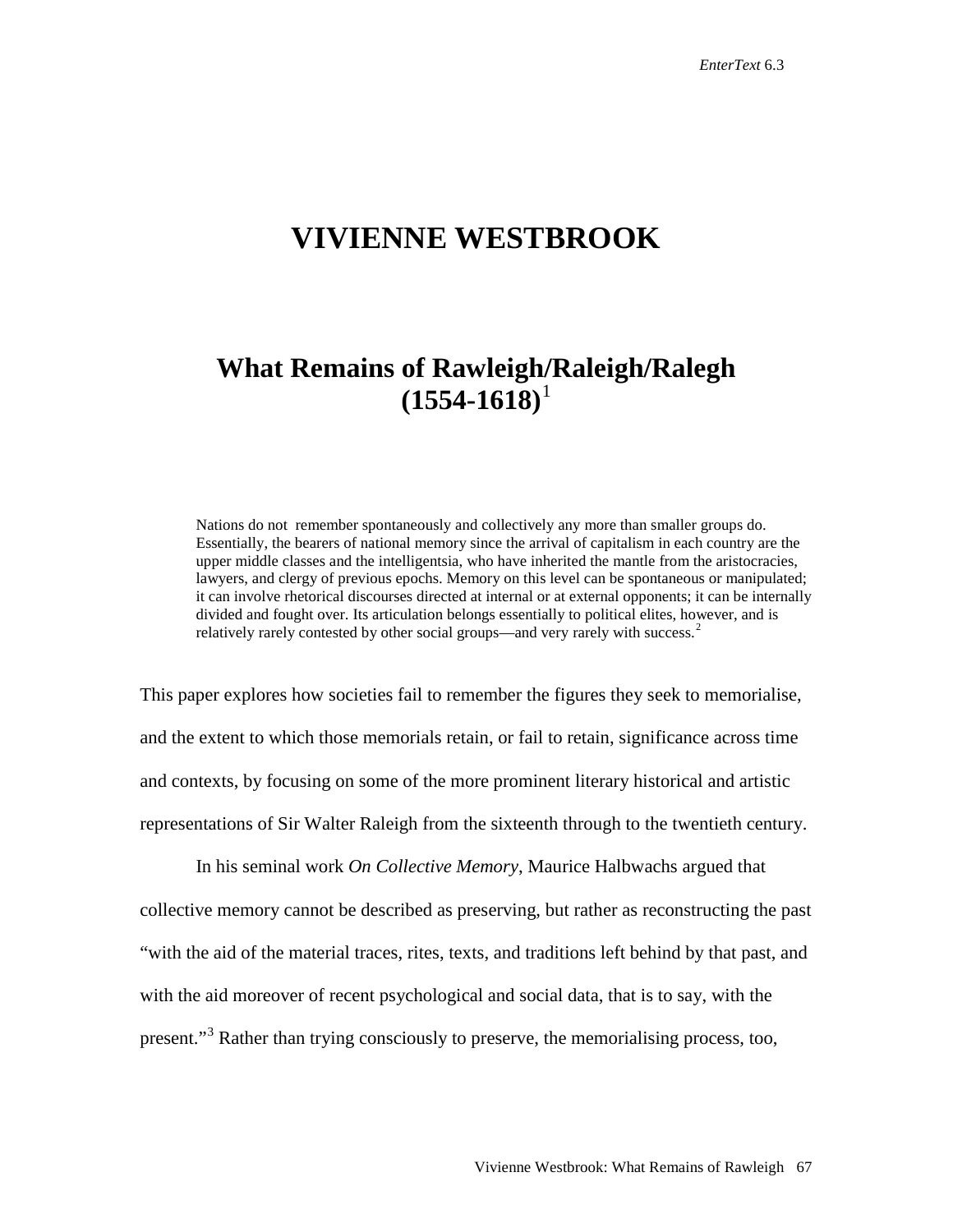intentionally and materially, reconstructs and in that process conveniently ignores the less desirable aspects of its subject.

Once constructed, all memorials require some social enactments of remembering that continually revive, refocus and make meaningful the figures of the past for the present. In the absence of such enactments memorials can come to be perceived as obstructions in the space of progress. There is a distinction to be made between internal context, a core memory of a thing that is usually retained, and an external context, the social context of a thing that is usually not retained in transmission. In his extensive research into social memory James Fentress has argued that versions of a tradition become blotted out as they are superseded by newer versions and that this happens in the first place because of changes in surrounding context.<sup>[4](#page-22-0)</sup> This may help us to understand how a monumentalised figure may at one time occupy a significant space in the social memory of a society, only to be superseded by figures that better suit the changed context. The decontextualised monument must be recontextualised: that is to say, it must acquire new points of reference within the new space in which it stands, and be redefined by it. If it fails to do this it is, to all intents and purposes, a dead monument, signifying its own superfluity in the space of a society that has no desire or need to remember what it once stood for.

Why societies choose to remember some figures and not others in the first place is a question that Peter Burke's work on mythogenesis can help us to answer. He has argued that the attribution of mythogenic status to figures in terms of their biography is the remit only of literal-minded positivist historians since "myth often attributes qualities to them which there is no evidence that they ever possessed."<sup>[5](#page-22-1)</sup> Burke offers his theory of "fit,"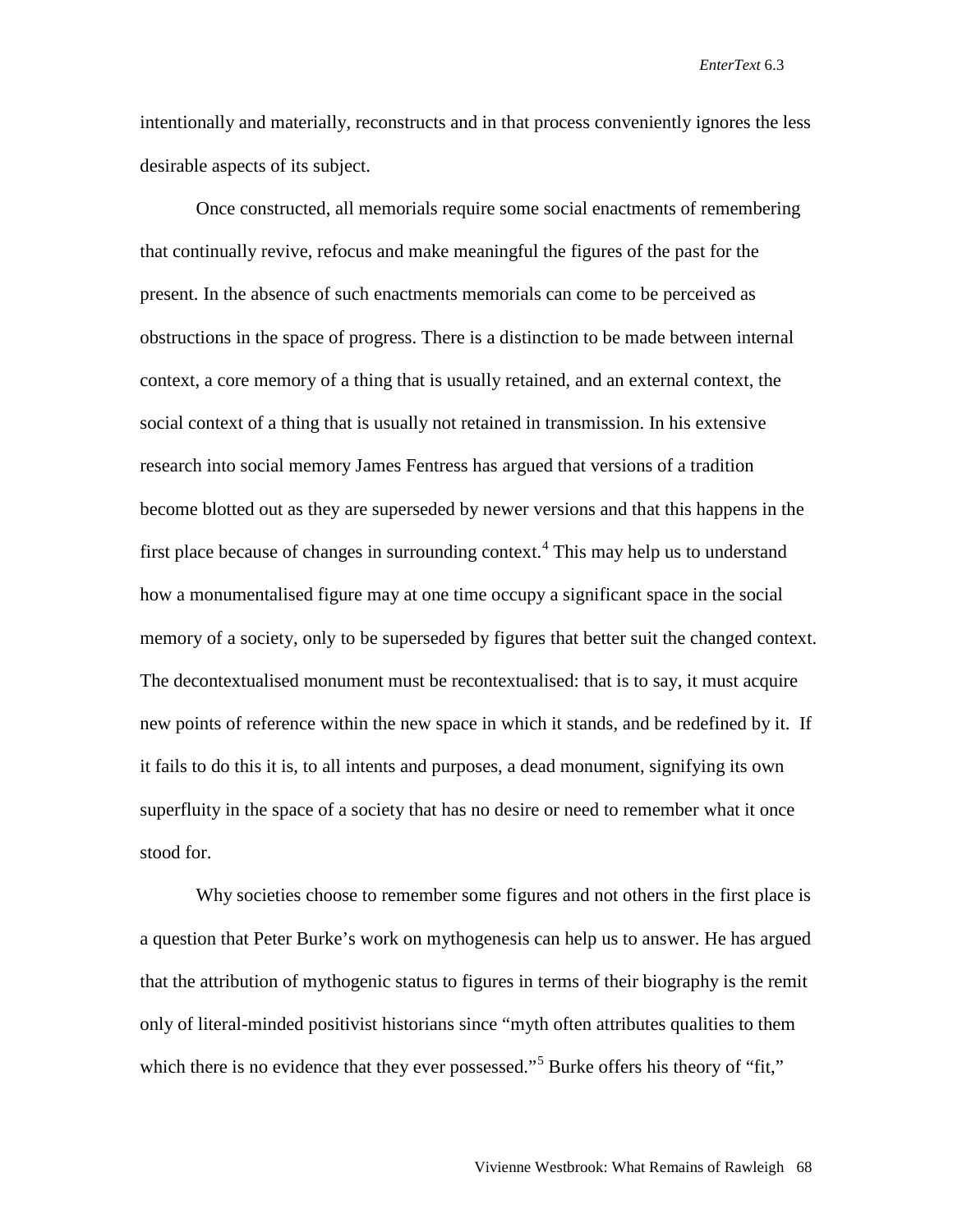which might be better understood in terms of typology, to explain the perception of a relationship between an individual and a type, or stereotype. He argues: "This 'fit' strikes people's imagination and stories about that individual begin to circulate, orally in the first instance."[6](#page-23-0) Burke does not, however, explain how such a "fit" can occur without some element of biographical data to trigger this mythogenic perception. The narratives attached to a figure may be appropriated, redefined, embellished and partially lost in social amnesia in the process of reconstructing, as society deems necessary, or fit, a monument to a figure of the past. The monument itself and the space in which it stands synecdochically define the figure, erasing all other associations for which the monument might have stood.

To illustrate how this combination of social memory, social amnesia and synecdochical definition occurs in the process of memorialisation I have, in Rawleigh, chosen a figure whose biography contains a wide range of possibilities for triggering this process. William Stebbing has noted that the version "Raleigh" that is most frequently used now to refer to him is one that Rawleigh himself almost never used. The spelling of "Rawleigh" is appropriated from a work entitled *Rawleigh his ghost*—a translation and paratextual appropriation of a Jesuit anti-atheistic treatise as a defence of Rawleigh against the charge of atheism—to register not the immateriality, but the trace-materiality of Rawleigh the man to Ralegh the cultural monument, as it is determined by ever-changing ideas about what it is useful and necessary to remember.<sup>[7](#page-23-1)</sup>

Rawleigh was a Courtier, Knight, Statesman, Adventurer, Sailor, Poet and Historian.<sup>[8](#page-23-2)</sup> He was also labelled as a traitor, pirate, seducer, and in Lewis Stucley's complaint to James I, "an angel of darkness who did put on him the shape of an Angel of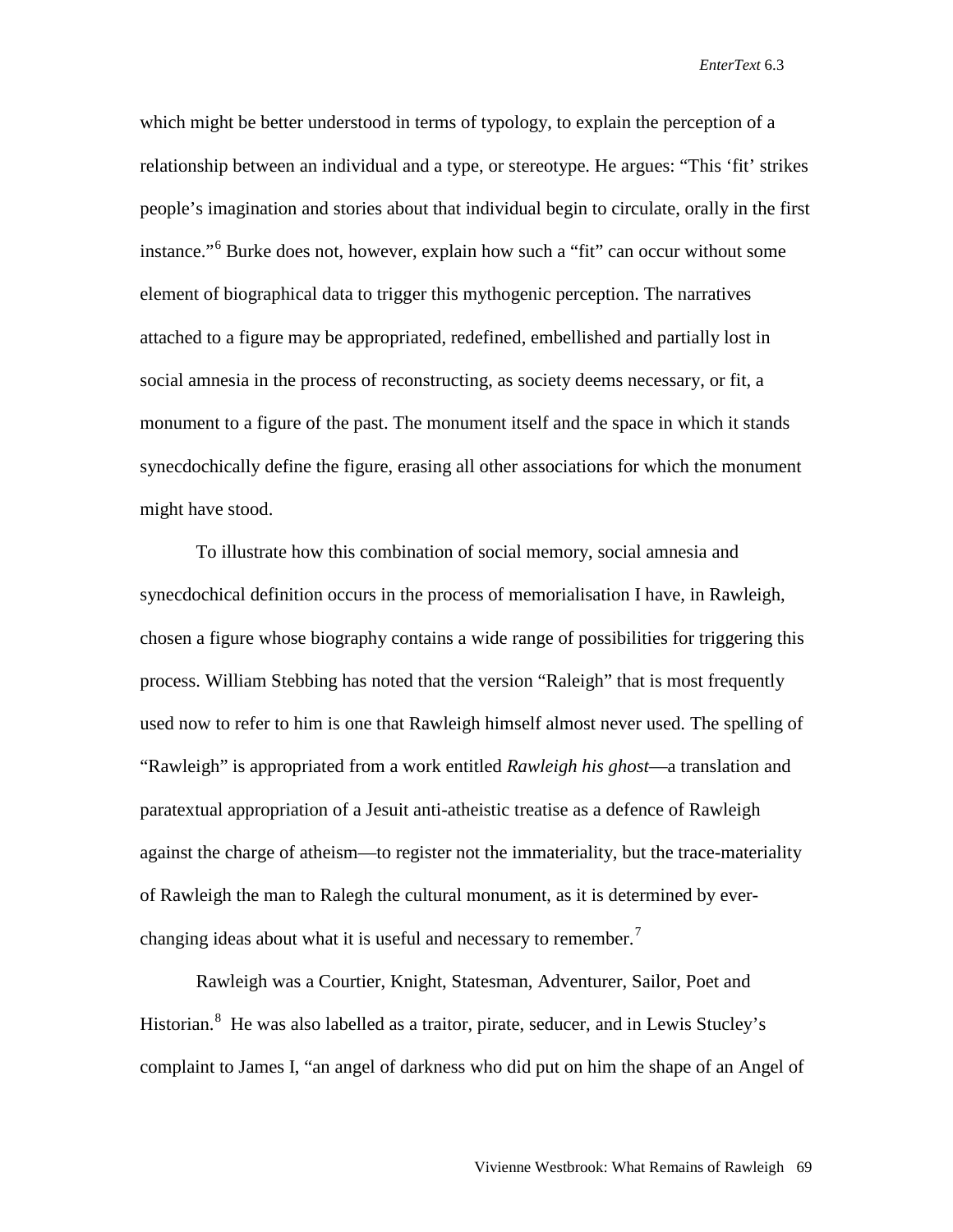light at his departure." He was like the Jesuits at Tyburn, he argued, insofar as they had died "in hope of false Martyrdome" and he "with a desire of a false popular fame." When facing death, he further carped, Rawleigh was bent not on eternal rest, but on everlasting earthly fame bought at the cost of the reputations of his accusers: "No Coriolanus heart could bee more vindicative, then he was unto them to whom he did impute his fault."<sup>[9](#page-23-3)</sup> Whilst the ability to perform on all occasions was a must for Elizabethan men who aimed at Royal advancement, Rawleigh demonstrated that he was not only a man of many parts, but that he could play any part extremely well. It was perhaps his consummate ability as an actor, to conceal whilst revealing, that also made him an object of suspicion. Rawleigh had a propensity for saying one thing and doing another. In his *History of the World* we read, with some irony, that "no man can long continue masked in a counterfeit behaviour."<sup>[10](#page-23-4)</sup> Whilst the generic expectation of a conduct book is that any advice given will be in the interests of improving the reader, Rawleigh's *Instructions…* to his son, nevertheless offers further examples of his duplicity. He warned against the evils of wine, though a great deal of his wealth accrued from it; and, even as he was ransacking what was to become New England for Elizabeth, insisted that riches ought not to be sought by evil means: "take heed that thou seek not riches basely, nor attaine them by evill meanes, destroy no man for his wealth, nor take any thing from the poore."<sup>[11](#page-23-5)</sup>

He was able to adapt narratives of an event with all the dexterity of a playwright when necessity required it. In Walter Oakeshott's assessment, Rawleigh was "like most Elizabethans, a champion liar."<sup>[12](#page-23-6)</sup> Anna Beer concludes her more subtle analysis by noting that throughout Rawleigh's life and career, "the rewriting of a failure as a success, or the defense of the seemingly indefensible, would become a familiar one…. He would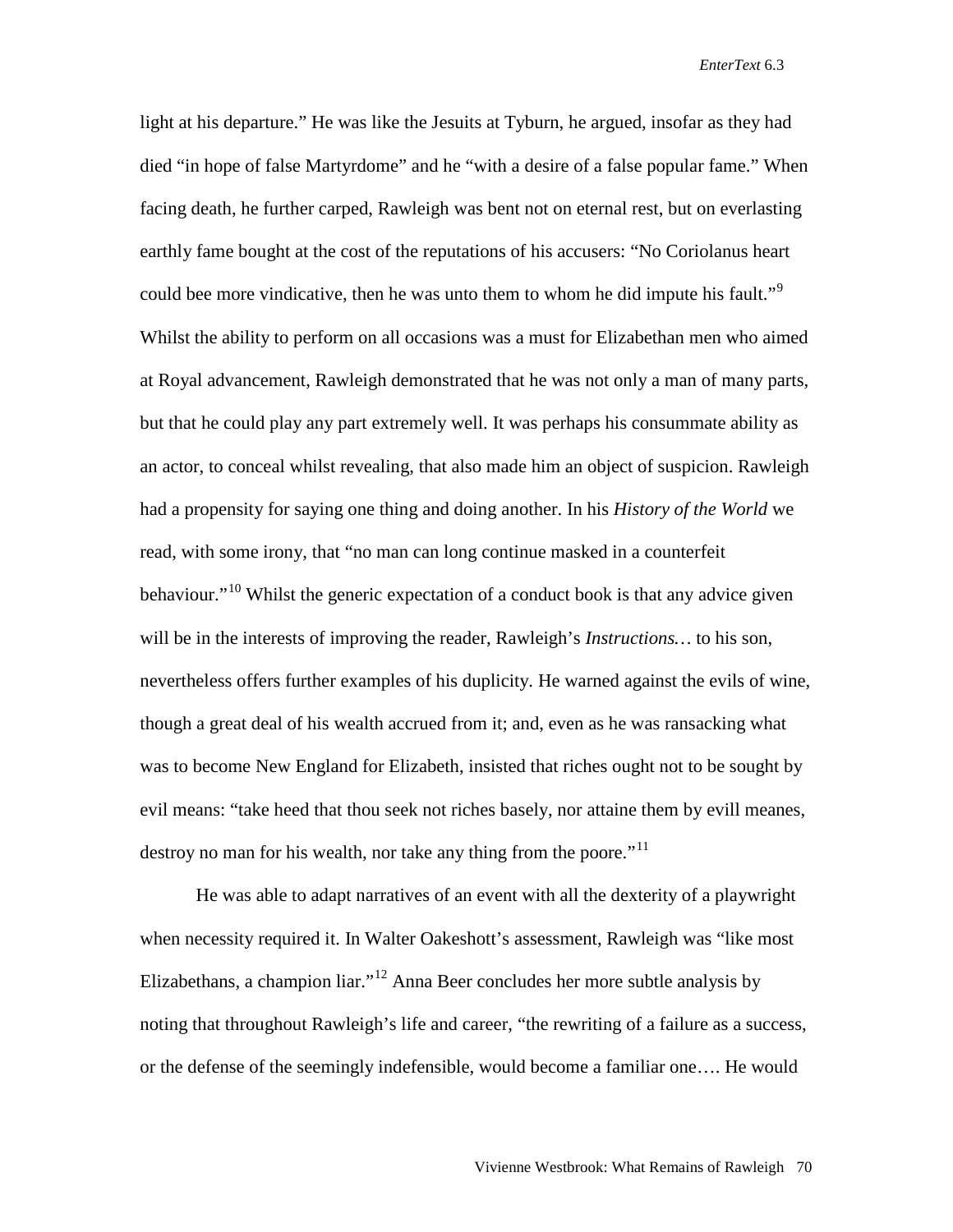attempt to explain away his political (and sexual) betrayal of Queen Elizabeth in the poetry of 1592, attempt to justify his lack of gold in his 1596 pamphlet, *The Discoverie of Guiana,* and deny his political betrayal of King James in the series of texts written in the months prior to his execution."[13](#page-23-7) Rawleigh's rewritings extended to Scripture. In his *Excellent observations*, for example, he reinterpreted the message of peace at *Matthew* 5.9 as an endorsement of the violent means of ensuring it, on the grounds that God works by secondary means: "blessed are the Peacemakers, and therefore doubtlesse blessed are those means whereby peace is gained and maintained."<sup>[14](#page-23-8)</sup> In fact, in the process of rewriting the past for present purposes, Rawleigh appropriated the biblical text's generic styles, its typologies and the authority of the text itself, continually rewriting in the light of the ever-changing spatial and political contexts in which he found himself. However, some contexts were easier to navigate than others.

As a Tudor courtier at a Stuart court, Rawleigh was out of place. Being implicated in the "Main Plot" to kill James and substitute Arabella Stuart did not make that context any easier for Rawleigh. He protested vehemently against what he perceived to be an unfair trial, and, demonstrating his consummate skill for appropriation, he invoked the apocryphal narrative of Susanna in his defence: "Susanna had been condemned, if Daniel had not cried out: Will you condemn an innocent Israelite, without Examination or knowledge of the Truth?" In this performative moment Rawleigh elided the unjustly accused Susanna with the just judge Daniel, and created for himself what I have elsewhere called a Tudor supertype.<sup>[15](#page-23-9)</sup> By invoking the innocent and defenceless Susanna, condemned by corrupt authority, and Daniel demanding justice, Rawleigh configured himself both as the innocent victim and the wisest advocate of James' corrupt court.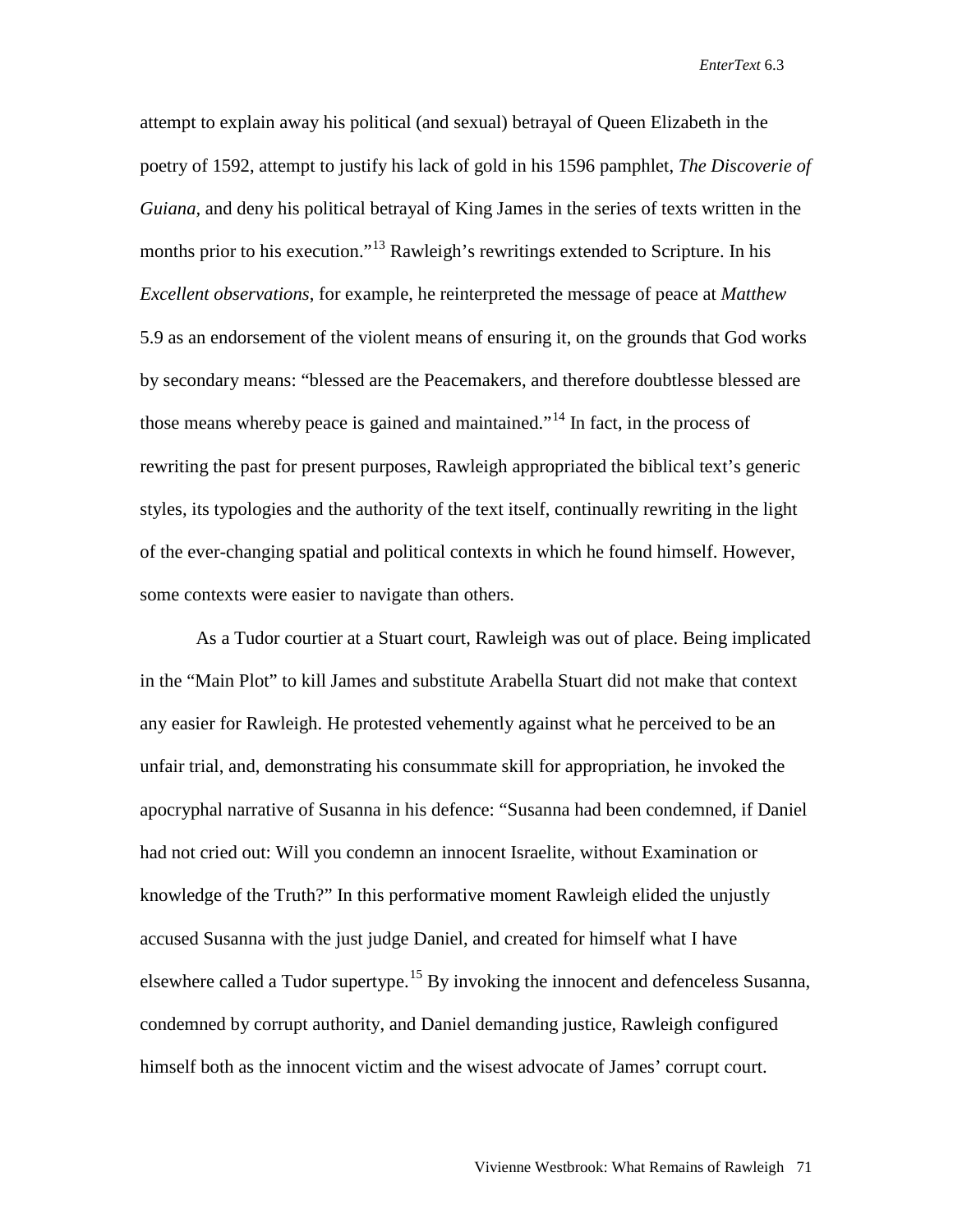In his letters, too, which Stephen Greenblatt has described as Rawleigh's "miniature stages on which to perform, spaces to be filled with grand—usually tragic— gestures," we can see Rawleigh as the alienated David of the Psalms.<sup>[16](#page-23-10)</sup> In his letter to Winwood bemoaning the death of his son in the disastrous expedition to Guiana he declares: "I would have left my body at S. Thomes by my sons, or have brought with me out of that or other Mynes, so much Gold oar, as should have satisfied the King. I propounded no vain thing; what shall become of me I know not, I am unpardoned in England, and my poor estate consumed, and whether any Princes will give me bread or no I know not."<sup>[17](#page-23-11)</sup> Escaping the wrath of James, Rawleigh imagined himself as David, desolate and desperate even for food. He continued, I "beseech you to give a copie of this to my Lord Cecil: for to a broken mind, a sick bodie, and weak eyes, it is a torment to write many Letters."<sup>[18](#page-23-12)</sup> Even here Rawleigh seems to be employing the expressive mode of David as the Penitential Psalmist.

Following his failed Guiana expedition, Rawleigh was met by Stucley at Plymouth. In an attempt to delay his departure to the Tower, Rawleigh employed Mannory to make a potion that would make him appear too sick to be moved. At his trial Rawleigh defended himself through an appropriation of I *Samuel* 21.[19](#page-23-13) He protested, "I have an Example out of Scripture for my warrant, that in case of necessitie and for the safeguard of my life, David feigned himself foolish and mad, yet it was not imputed to him for sin."<sup>[20](#page-23-14)</sup> Of course, feigning sickness, or madness, was the least of Rawleigh's faults and certainly was not the foundation of the case against him, but by rewriting it as such, and by founding it in Scripture, he attempted to obscure the more serious charges and ally himself with the chosen King.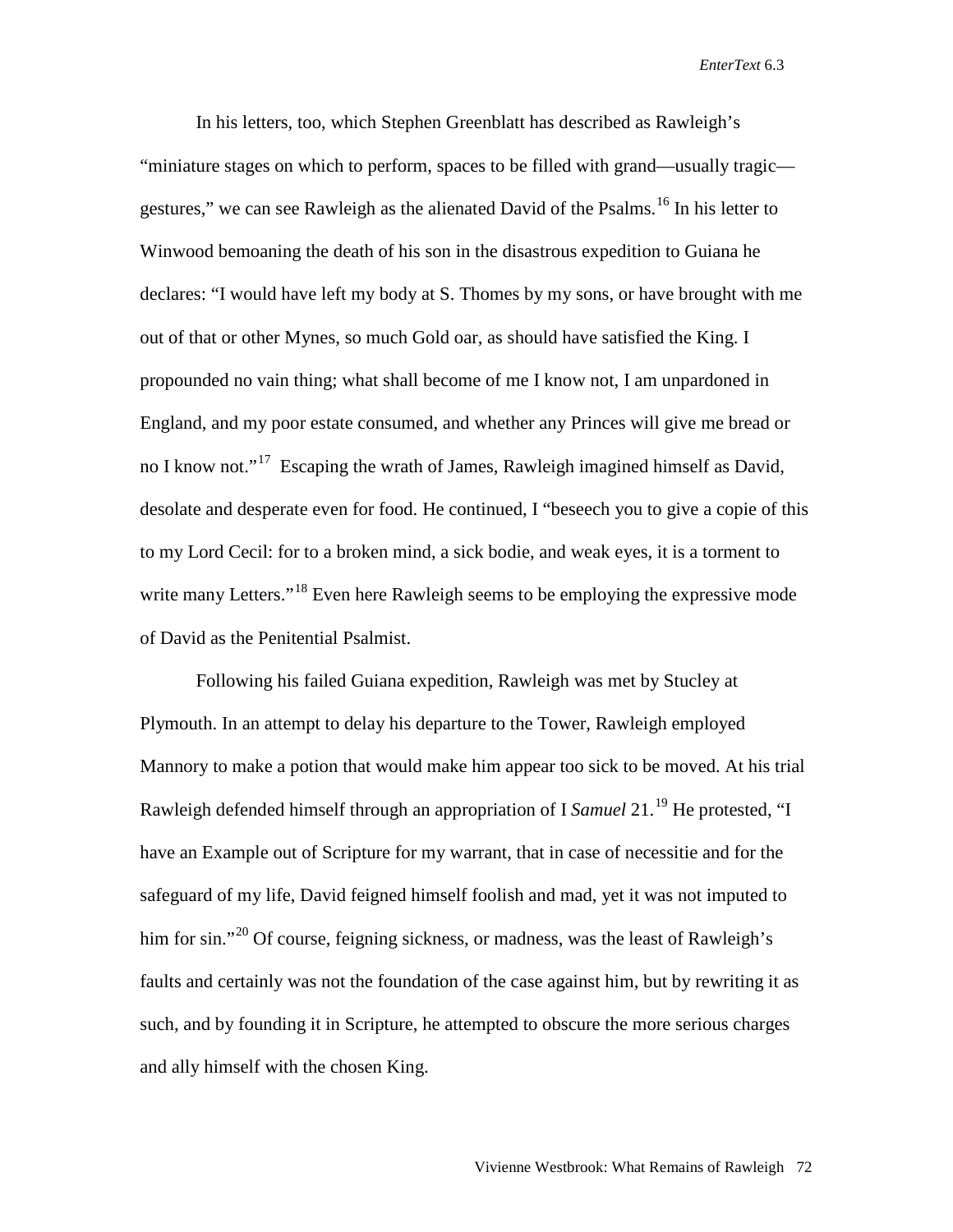On the morning of 29 October 1618, the superlative actor delivered an execution speech by which he clearly intended to shape his own monument as one of England's great heroes. One surviving account describes the scene in vivid detail:

Upon Thursday morning this Couragious, although Committed Knight, was brought before the Parliament house, where there was a Scaffold created for his Beheading: yet it was doubted over night that he should be hanged, but it fell out otherwise. He had no sooner mounted the scaffold, but with a chearfull Countenance and undaunted Look, he saluted the Companie. His Attire was a wrought Night-cap, a Ruff band, a hair-coloured Satin Doublet, with a black wrought Waste-coat under it, a pair of black cut Tassery Breeches, a pair of ashcoloured Silk stockings, & a wrought black Velvet Night gown; putting off his Hat, he directed his Speech to the Lords present. $^{21}$  $^{21}$  $^{21}$ 

Rawleigh's theatrical presentation of his final scene effectively subverted the punitive function of the execution and fixed a heroic memorial in the collective memory of his age. Stephen Greenblatt has noted that "throughout his final declaration Ralegh manipulated the facts of his life in order to present the desired last image of himself, just as the writer of a history play manipulates the chronicler's facts to accord with his conception of the characters."<sup>[22](#page-23-16)</sup> There was a great deal at stake in his final performance, and Rawleigh demonstrated that there was more than one way to present a life. Anna Beer has observed that Rawleigh's audience responded to his final scene as though it were a theatrical event:

In Ralegh's case, one reporter uses the discriminating tone of the theatre critic, commenting that his "voyce and courage never failed him (insomuch that some might thinke it forced than natural, and somewhat overdonne)" (British Library, MS Harley 7056, F. 50r), whilst another argues that Ralegh's "performance" at the arraignment and on the scaffold were such that even the "severest critick could take noe just exception either against his countenance or carriage" (Bodleian Library , MS Ashmole 830, F.103v). [23](#page-23-17)

In the account of his final moments Rawleigh's biographer John Shirley notes that as he took his leave of Lord Arundel he "intreated him to desire the King, that no scandalous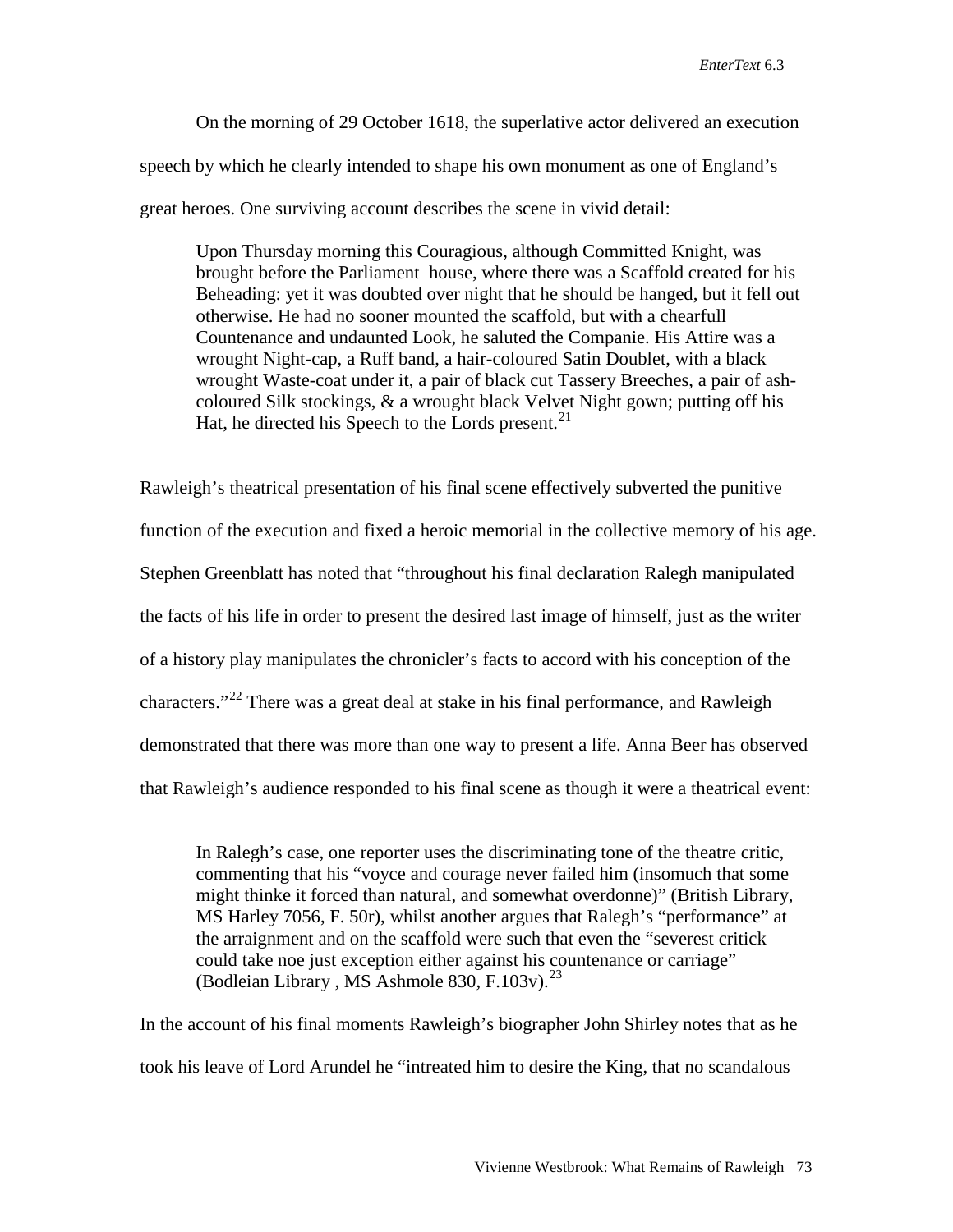Writing to defame him might be published after his Death."<sup>[24](#page-23-18)</sup> Rawleigh's control over his own memorial was paramount.<sup>[25](#page-23-19)</sup> Indeed, the successful salvaging of his ruined reputation on the scaffold immediately generated published defences, or apologies, by those who were in some way responsible for his death, whose own reputations were now at stake.<sup>[26](#page-23-20)</sup>

In *A Declaration of the Demeanor and Cariage of Sir Walter…* King James' defence began by maintaining that it was not the duty of a Sovereign to justify himself to the people, but that because of Rawleigh's last speech it had been deemed necessary to offer some explanation as to why he deserved execution. The King's part in Rawleigh's disastrous expedition to Guiana was reconfigured as a magnanimous gesture. He didn't believe that there was such a city of Gold, but because of the popularity of Rawleigh and his power with the people it was deemed necessary to indulge him:

Sir W. Rawleigh had so inchanted the world, with his confident asseveration of that which every man was willing to beleeve, as his maiesties honour was in a manner ingaged, not to deny unto his people the adventure and hope of so great Riches, to bee sought and atchieved, at the charge of Voluntaries.<sup>[27](#page-23-21)</sup>

As Christopher Hill has pointed out, Rawleigh's Guiana expedition was, in fact, revealed to the Spanish by James himself, thereby ensuring its failure.<sup>[28](#page-23-22)</sup>

If Rawleigh had been guilty, as the *Declaration* insisted, of monumental ruin, it was as the rescuer of acts and monuments from the ruins of time that he was chiefly remembered by John Shirley in 1677. Rawleigh was, he said, one "who hath been [..] successfully industrious in retrieving the Actions of former Ages from the Ruines of Time, even in its very Infancy, in a well-compil'd masculine, and learned History of the World,"[29](#page-23-23) a claim that was emblazoned on the title leaf of the *History* itself published in 1614. Shirley maintained that Rawleigh was so accomplished that authors were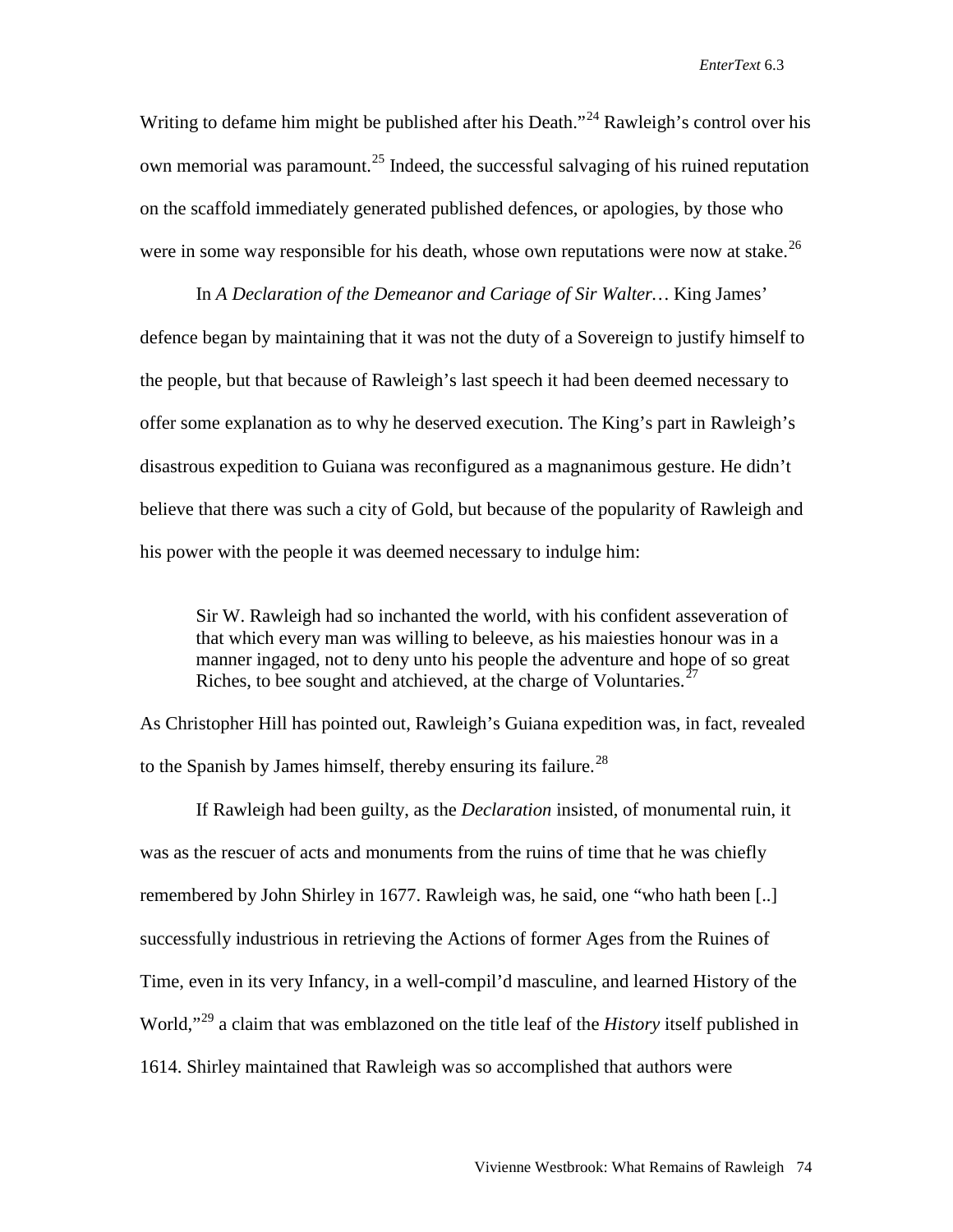perplext under what topick to place him, whether of statesman, seaman, souldier, chymist, or chronologer, for in all these he did excel. He could make every thing he read or heard his own, and his own he could easily improve to the greatest advantage.<sup>[30](#page-23-2)</sup>

## **Rawleigh, Oblivion and Time**

In Robert Naunton's earlier *Fragmenta Regalia* (1644) Rawleigh had been described as

a handsome and well-compacted person, a strong natural wit, and a better judgement, with a cold and plausible tongue whereby he could set out his parts to the best advantage, and to these he had the adjuncts of some general learning, which by diligence he enforced to a great augmentation, and perfection; for he was an indefatigable Reader, whether by Sea or Land, and none of the least observers both of men, and the times…. [31](#page-23-3)

Blessed with fortune's gifts Rawleigh was to become, as Naunton termed him, "fortune's tennis ball… for she tost him up of nothing, and to and fro to greatnesse, and from thence down to little more, then to that wherein she found him (a bare Gentleman)."<sup>[32](#page-23-24)</sup> As a ladies' man, seaman, and adventurer, Rawleigh was certainly accustomed to a tossing. To Richard Hakluyt, Rawleigh was the latest in a long tradition of England's outstanding sea-faring adventurers.<sup>[33](#page-23-25)</sup> To Edmund Spenser, his friend and patron, Rawleigh was clearly a source of inspiration for the *Faerie Queene*. [34](#page-23-26) But his subsequent importance as a writer of influence rests chiefly on his *History of the World*, as Anna Beer has noted:

Through the 1620s and 1630s, Ralegh was used in different ways, by different people, to develop new ideas which often challenged the monarch's power. During the following two decades, the project of constructing a voice of authority, most clearly visible in *The History of the World*, had come to fruition: Ralegh had become an authority himself, cited, applauded, imitated, challenged and, during the1650s, relentlessly published by mainstream printers and booksellers. Many of the politicians and writers seen as important to this period, such as Cromwell, Milton, Lilburne and Bradstreet, negotiated in one way or another with Ralegh and his written work, which had now achieved canonical status.<sup>[35](#page-23-27)</sup>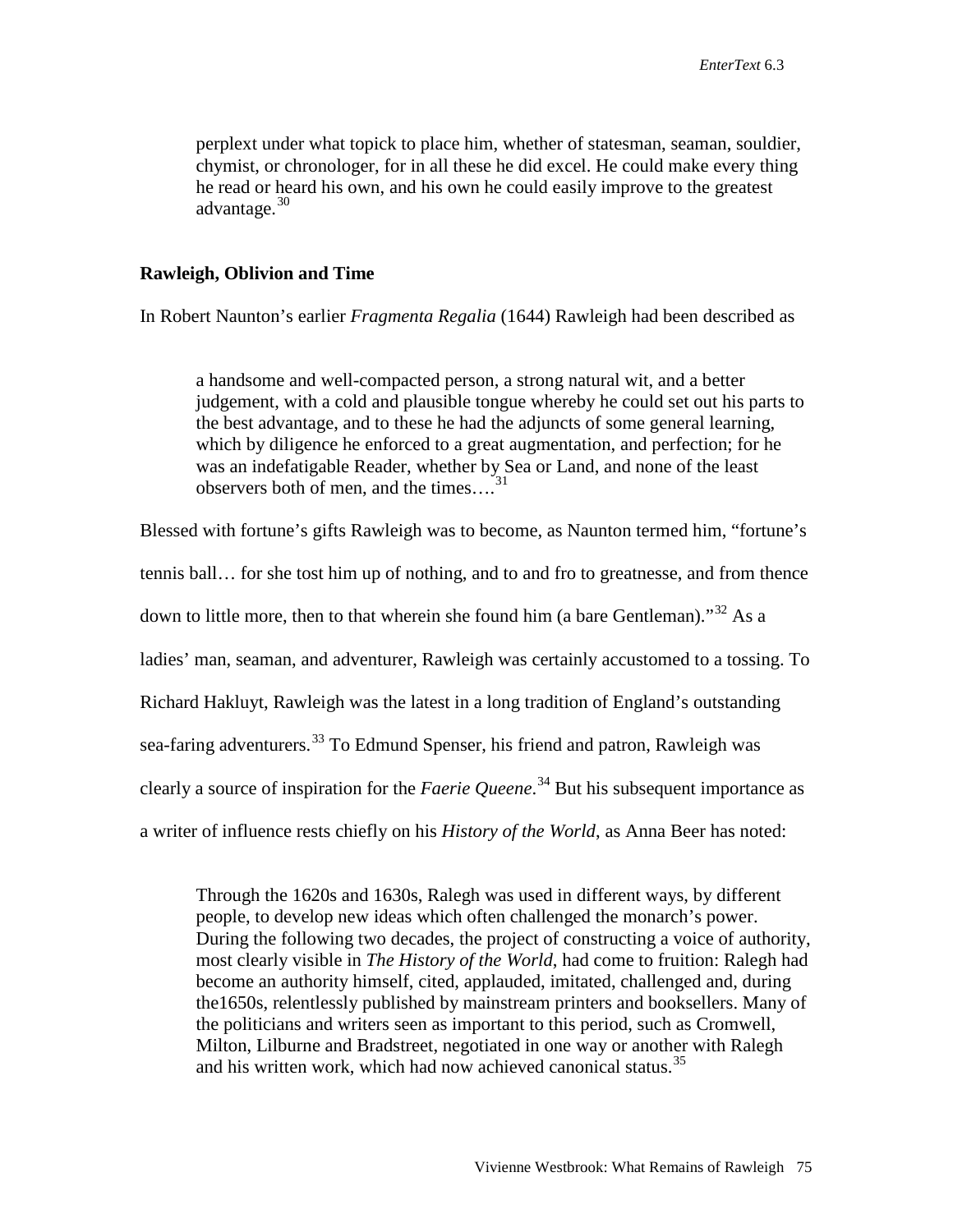Indeed, Rawleigh's *History of the World* was one of only two texts that Cromwell thought worthy of recommending to his son; the other was the Bible. In a letter of 2 April 1650 Cromwell told his son Richard to "labour to know God in Christ, which the Scripture makes to be the sum of all, even life eternal…. Take heed of an unactive vain Spirit. Recreate yourself with Sir Walter Raughleye's History: it's a body of history, and will add much more to your understanding than fragments of story.<sup>[36](#page-23-28)</sup> For Cromwell, it seems, Rawleigh's *History,* which, of course, drew on biblical history, most fully represented the historical unfolding of God's providential plan.

In 1658, as a tribute to Rawleigh, Milton published an edition of *The Cabinet Council*, a collection of aphorisms pertaining to liberty and the state, thought to be by Rawleigh. In his preface, Milton explained that he had stumbled upon the piece among his papers and

thought it a kinde of injury to withhold longer the work of so eminent an Author from the Publick; it being both answerable in Stile to other Works of his already Extant, as far as the subject would permit, and given me for a true Copy by a Learned Man at his Death, who had collected several such pieces.<sup>[37](#page-23-29)</sup>

Mark Nicholls and Penry Williams have suggested that Milton may have had other motives for producing the piece, either "as an ironic criticism of Cromwell or because it gave advice on how best to endure tyranny."<sup>[38](#page-23-30)</sup> Resistance to authority, a passionate defence of liberty and the promotion of alternative agendas for political and religious policy through writing are characteristic of Rawleigh's work, and discernible in the subsequent generation of writers for whom Rawleigh was clearly inspirational.

In post-Restoration England, Cromwell was dug up and hanged and Milton was arrested. In this new political space, Rawleigh's monument was also defaced. In his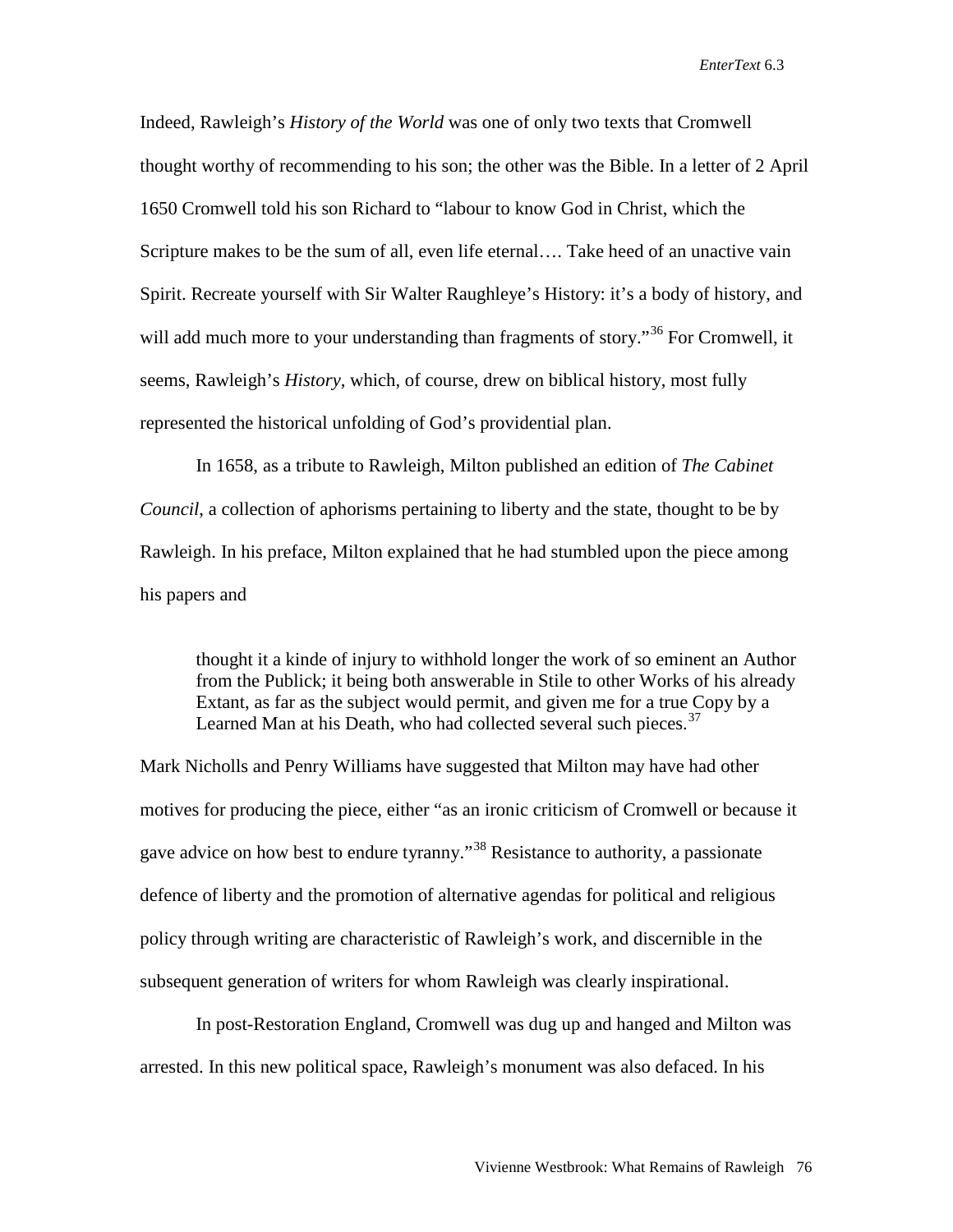biographical collection better known as *Brief Lives,* John Aubrey remembered a somewhat different Rawleigh through a series of anecdotes of seduction and whoring, and the memorably disdainful address to Rawleigh by James I upon their first meeting "I have heard Rawly of thee"—a pun that suggests that James, at least, was confident about the correct pronunciation of a name of which Stebbing has noted 68 versions in Rawleigh's own and other correspondence of the time.<sup>[39](#page-23-11)</sup> In his 1682 popular play *The Unhappy* (or, unfortunate) *Favourite* John Bankes depicted not Rawleigh, but Essex as the hero: an admired, noble and ambitious courtier desired by Elizabeth but with deadly enemies in Cecil and Rawleigh. In this play a marginalised and envious Rawleigh not only suggests that in dealing with Essex Elizabeth should have "snatch'd a Holbard from her nearest Guard, / And thrust it to his Heart," he is also a willing accomplice in the swift despatch of Essex before Elizabeth has a chance to sign a countermand.<sup>[40](#page-23-31)</sup> In 1719 George Sewell published *The Tragedy of Sir Walter Rawleigh*, a short five-act play in which he was morally hand-polished. The Prologue written by Major Pack and spoken by Mr. Ryan promised the audience,

An English Martyr shall ascend the stage, To shame the last, and warn the present age. The tragic scene with moving art will tell How brave he fought—how wrong'd the soldier fell. $41$ 

As Robert Lawson-Peebles has pointed out, "Sewell's Rawlegh is so irreproachable that he fills his nation not only with 'Contempt of Danger' but also with 'the Love of Virtue."<sup>[42](#page-23-15)</sup> Sewell addressed the play to the Right Honourable James Crags, esq., Secretary of State, who, in consummate prefatorial rhetoric, was assured that he bore the qualities of Rawleigh and that by accepting the play he would be participating in the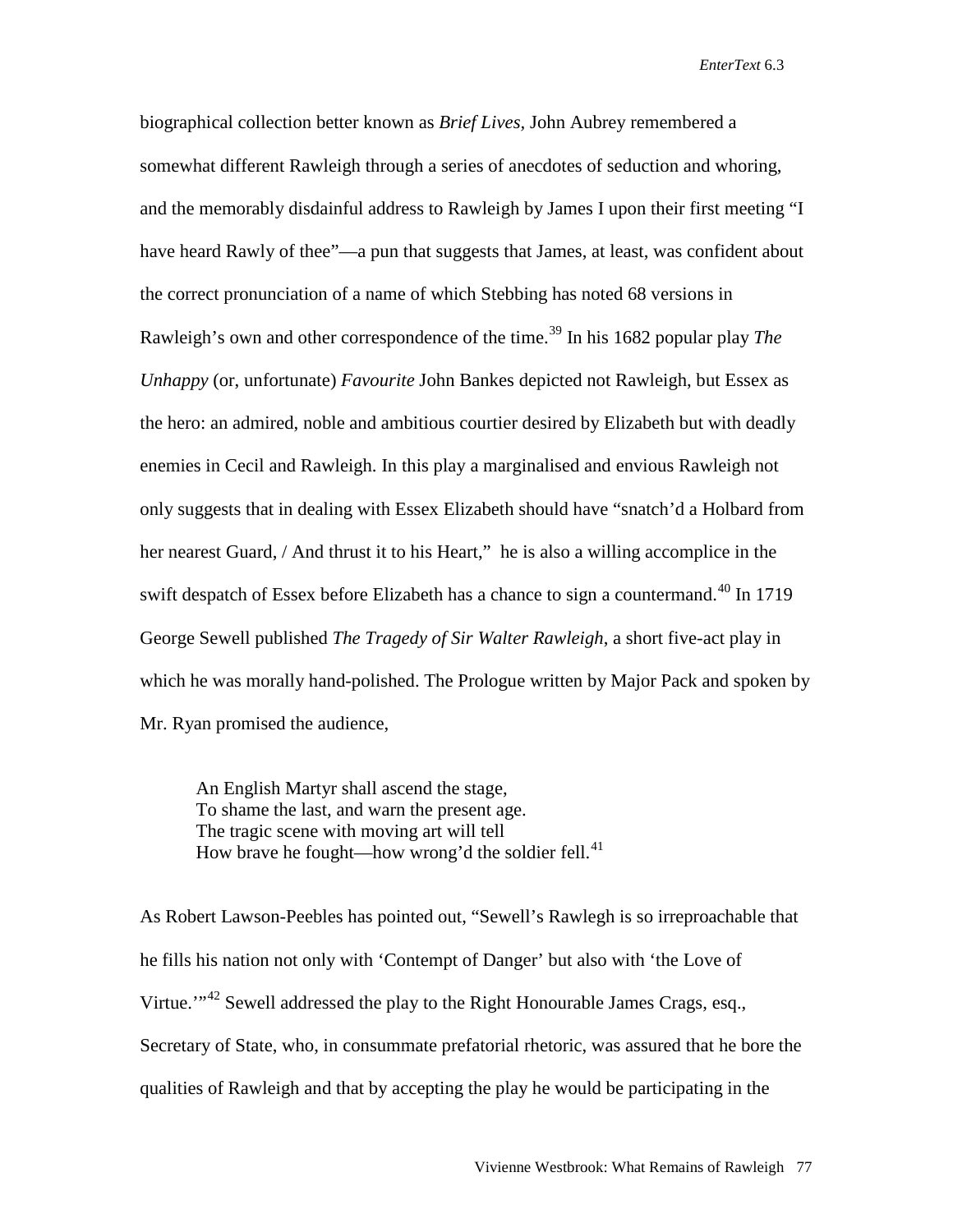protection of the virtuous memory of Sir Walter, and, by extension, his own: "Protect the virtuous memory of the dead, as you do the brave acts of the living, and the world will be afraid or asham'd to censure what you approve." Lawson-Peebles reads this play as a portrait of Rawleigh above all as a family man. In fact, the play begins with Rawleigh in the tower and ends with his execution, including only three domestic scenes between Lady Rawleigh and her son, of which Rawleigh is present in one.<sup>[43](#page-23-16)</sup> Rawleigh's scenes with Howard, Earl of Suffolk, are at least as important. Indeed, it is Howard who closes the play on a note of revenge for Rawleigh's death:

Arms are no more; the Soldier's friend is lost. Be idle then my sword, till happy time Shall bid thy Country arm; then shine again, Wave on the Deck, or glitter on the plain; Revenging Rawleigh's loss on guilty Spain.[44](#page-23-32)

It was, indeed, as a good Protestant soldier that in 1735 Sir Walter Rawleigh took his place between King William III and Sir Francis Drake in the Temple of British Worthies at Stowe School: one of eight sculptures to the right of the temple commemorating those who had performed outstanding political and military service for



their country. These were complemented by a further eight sculptures to the left, of men of letters, ideas and architecture. Above Peter Scheemaker's classically sculpted figure, rendered armless, George Lyttelton inscribed "Sir Walter Raleigh a valiant soldier and an able statesman, who endeavouring to rouse the spirit of his master for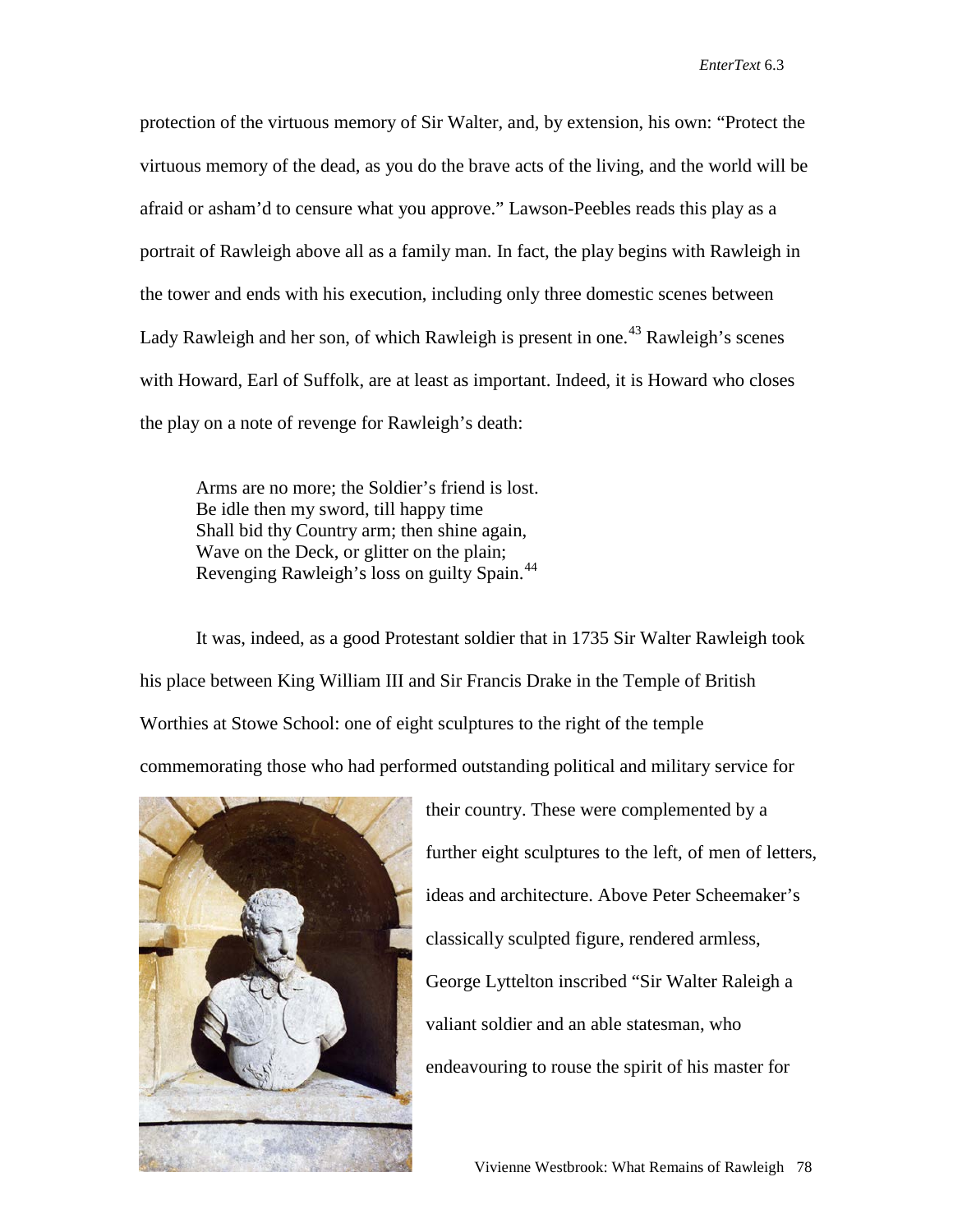the honour of his country against the ambitions of Spain, fell a sacrifice to the influence of that court, whose arms he had vanquish'd and whose designs he oppos'd."<sup>[45](#page-23-33)</sup> In the early eighteenth century, then, Rawleigh was remembered primarily as a great soldier, his execution for treason was forgotten in the collective amnesia of a culture that preferred, and needed, to reconstruct a history of victorious England. With such a morally ambiguous character and life as Rawleigh's, a certain amount of collective amnesia was certainly required, but once reconstructed the attributes of the monument redounded synecdochically to represent the whole figure unambiguously as heroic.

Throughout what might be termed the monumentalising nineteenth century, Rawleigh continued to be a popular inspiration for adventure stories and historical paintings, among the more famous of which is undoubtedly Millais' painting *The Boyhood of Raleigh* (1870). In reading this painting as a discourse of boundaries, "between the exotic man-sailor and the aristocratic English boys; between the parrot (nature) on one side and the toy ship (culture) on the other; between the land and the sea and the sea and the skies beyond: between the representation and the real as emphasized by the broken frame," Regenia Gagnier also acknowledges that to the Victorian beholder of this painting, it might symbolise emigration from the UK and Ireland.<sup>[46](#page-23-34)</sup> What we should not miss here is the fact that in this oblique memorial Millais has defined Rawleigh in terms of time and tide, as the boy Rawleigh avidly attends to seafaring tales of the kind in which he will later feature.



The early twentieth century saw numerous appropriations of Rawleigh's glamour and seductiveness in the promotion of the habit of smoking. It defined him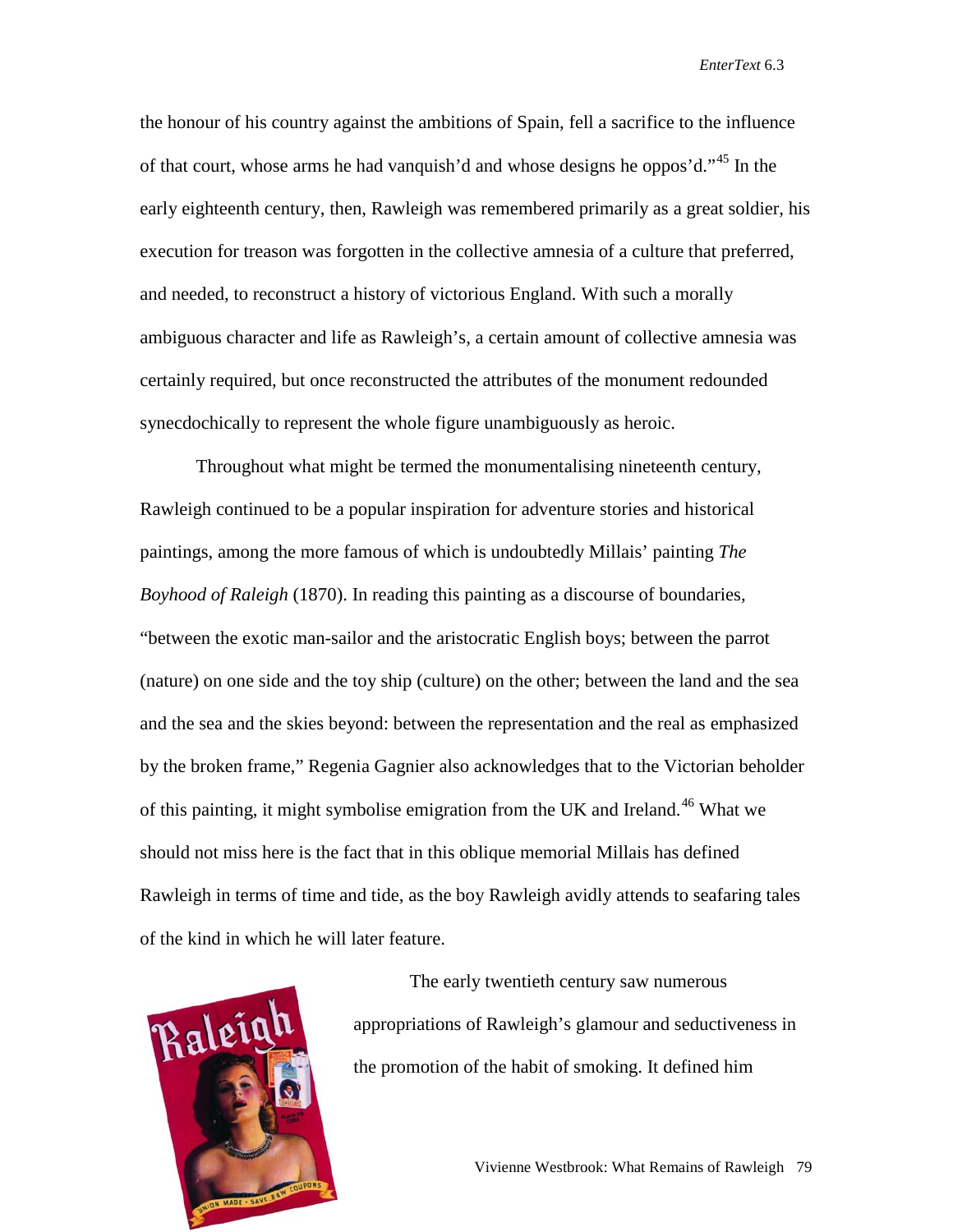synecdochically in the 1960s, winning for him a dubious lyric memorial from the also "legendary" Beatles: "Although I'm so tired I'll have another cigarette / And curse Sir Walter Raleigh / He was such a stupid git."<sup>[47](#page-23-35)</sup> But if Rawleigh's popularity was waning in the mid-twentieth century, Lawson-Peebles argues that Seamus Heaney's 1975 poem "Ocean's Love to Ireland," in which Rawleigh's anecdotal seductions are translated into England's rape of Ireland, finished him off; since then, he observes, "Ralegh, it seems, has absented himself from British iconography."<sup>[48](#page-23-19)</sup>

The film industry, too, failed to optimise its technologies of capture to re-present a man who "enchanted the world" during and beyond his own lifetime.<sup>[49](#page-23-36)</sup> To date, there are only three films of note in which Rawleigh has featured: Michael Curtiz's *The Private Lives of Elizabeth and Essex* (1939), Walter Forde's *Time Flies* (1944) and Henry Koster's *The Virgin Queen* (1955). For a man with all of the panache and performativity of a "Hollywood Great," it is surprising to find that no late twentieth-century celluloid memorial was created. Indeed the lack of a Rawleigh is very pointedly made in John Madden's 1998 *Shakespeare in Love* as Judy Dench's Elizabeth trudges through a muddy puddle whilst her attendants fumble with their cloaks in sudden recognition of a precedent. Shekhar Kapur is now directing a sequel to his 1998 film *Elizabeth*, the film that historians enjoyed so much, with Cate Blanchett as Elizabeth and Clive Owen as Sir Walter Rawleigh, perhaps as an historical corrective to the omission in the prior film.

In considering the apparent demise of Rawleigh as a monumental figure in the twentieth century, I would like to turn to the debate over the removal of the Rawleigh statue from Whitehall as Britain prepared for the new millennium. The controversy over Sir Walter Rawleigh's small, three feet high, statue in Westminster provides a suitable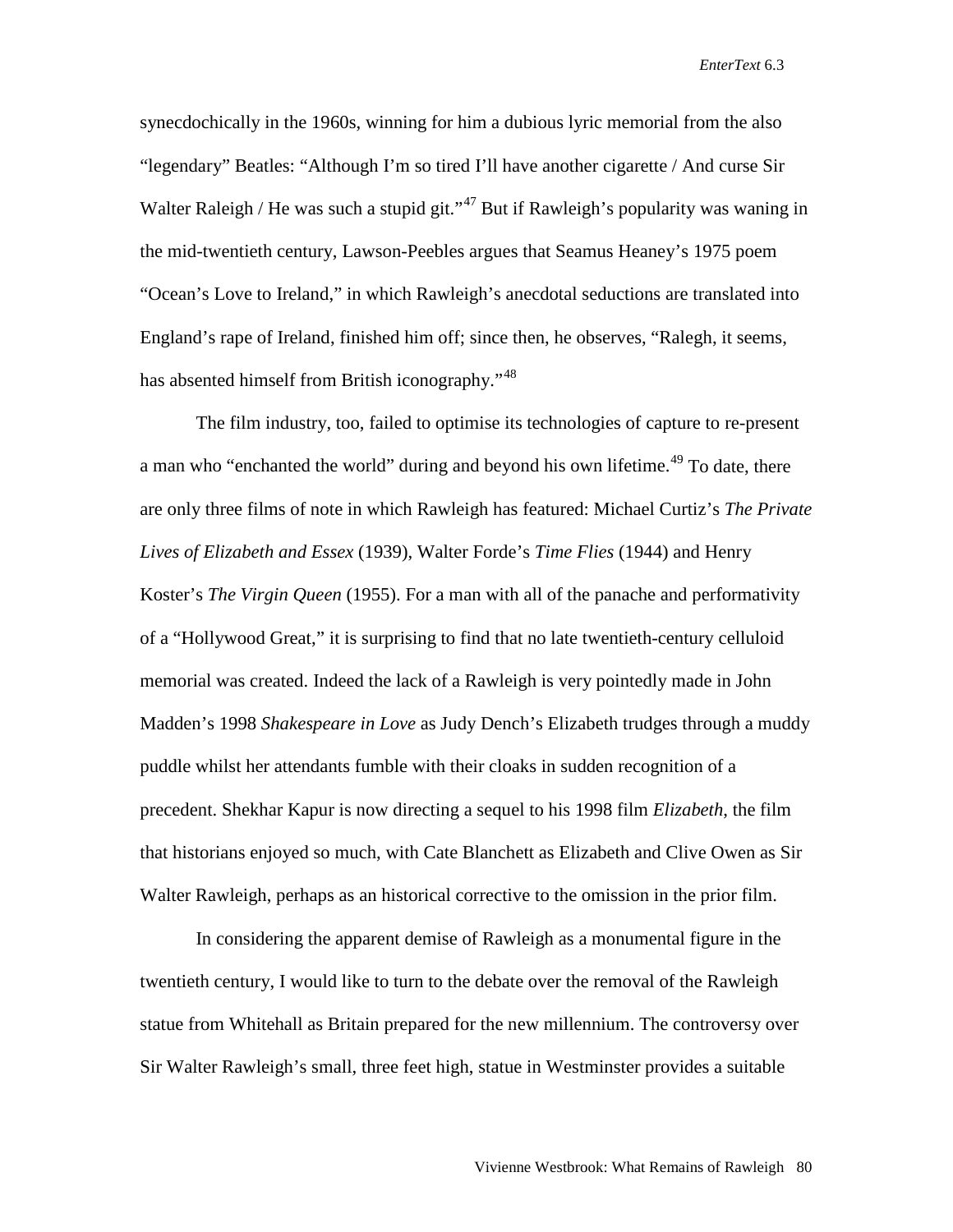example of how memorials can become divested of meaning, divided from the figure they originally memorialised, and even come to memorialise something entirely different. What we see in the parliamentary engagement is a growing frustration over where to relocate what is deemed to be a ridiculous monument in relation to the other monuments in that space. At no point during the debate is it suggested that the monument be demolished. Having agreed that its current location is inappropriate the debate circulates around what might be a more appropriate space in which to put it. But it is precisely this problem of appropriate space that leads us to much more complex questions about the role of memorials in society, and what topographical space they might justifiably occupy after they have ceased to occupy a space in the collective memory; after all, it is the collective memory that gives life to monuments, not the material from which they are constructed. In the computer-enhanced photograph below, the statue of Rawleigh that was at the centre of the debate has been decontextualised in order to facilitate our conception of it in the variety of suggested contexts that follow.<sup>[50](#page-23-20)</sup>



On 12 April 1999 Baroness Trumpington enquired about progress regarding the removal of the Rawleigh statue from Whitehall "to a more appropriate site."[51](#page-23-37) It had been suggested that St Margaret's churchyard might be suitable, a suggestion that had been approved in principle but denied planning permission by Westminster City Council in May 1997 and then again in November 1998. Baroness Trumpington remarked, "The point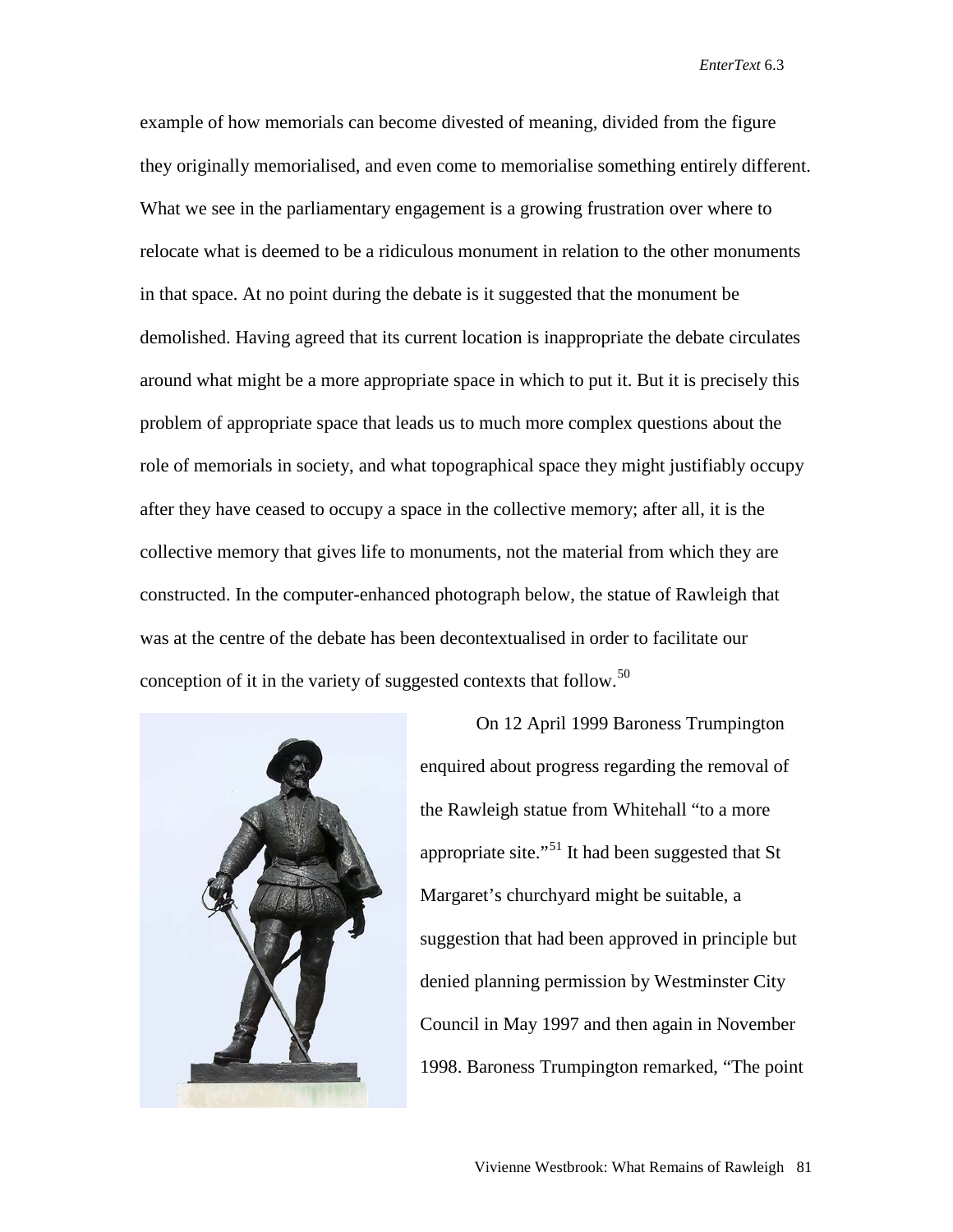is to move the statue from its present site where it looks ridiculous." According to Lord McIntosh of Haringey, the House had agreed that "Sir Walter Raleigh's statue is out of place on Raleigh Green outside the Ministry of Defence for no other reason than that it is much smaller than the other three statues sited there." Attempting to circumvent the battle between Westminster City Council and the Dean and Chapter of St. Margaret's, Lord Strabolgi argued that Rawleigh was a "national figure of historic importance" and that other sites associated with him throughout the country might be considered as alternatives. Lord McIntosh pointed out that the Public Statues Metropolis Act 1854 restricted Government intervention and that local authorities anywhere might similarly refuse permission for the relocation. Westminster City Council had refused permission for relocation to St. Margaret's on the grounds that it would create a precedent, suggesting an anxiety that the locally cherished open space to the west of St. Margaret's might become a dumping ground for dead monuments.

Lord Annan suggested the alternative sites of "Poets' Corner, Millbank, near which Sir Walter lost his head, and Horse Guards Road… in a place between the statue of Lord Mountbatten and the statue of Lord Clive, where it would be in competition with neither[?]" Meanwhile, Lord Morris of Manchester was already thinking about what new memorial might replace Sir Walter Rawleigh's and suggested an Anzac memorial, which he felt would be "warmly welcomed by the all-party Anzac group of MPs and Peers" of which he was the president.

Lord McIntosh, responding to Lord Annan, explained that St. Margaret's churchyard was deemed more appropriate since Rawleigh was already buried there, thereby suggesting a relationship between the dead man and the dead monument. St.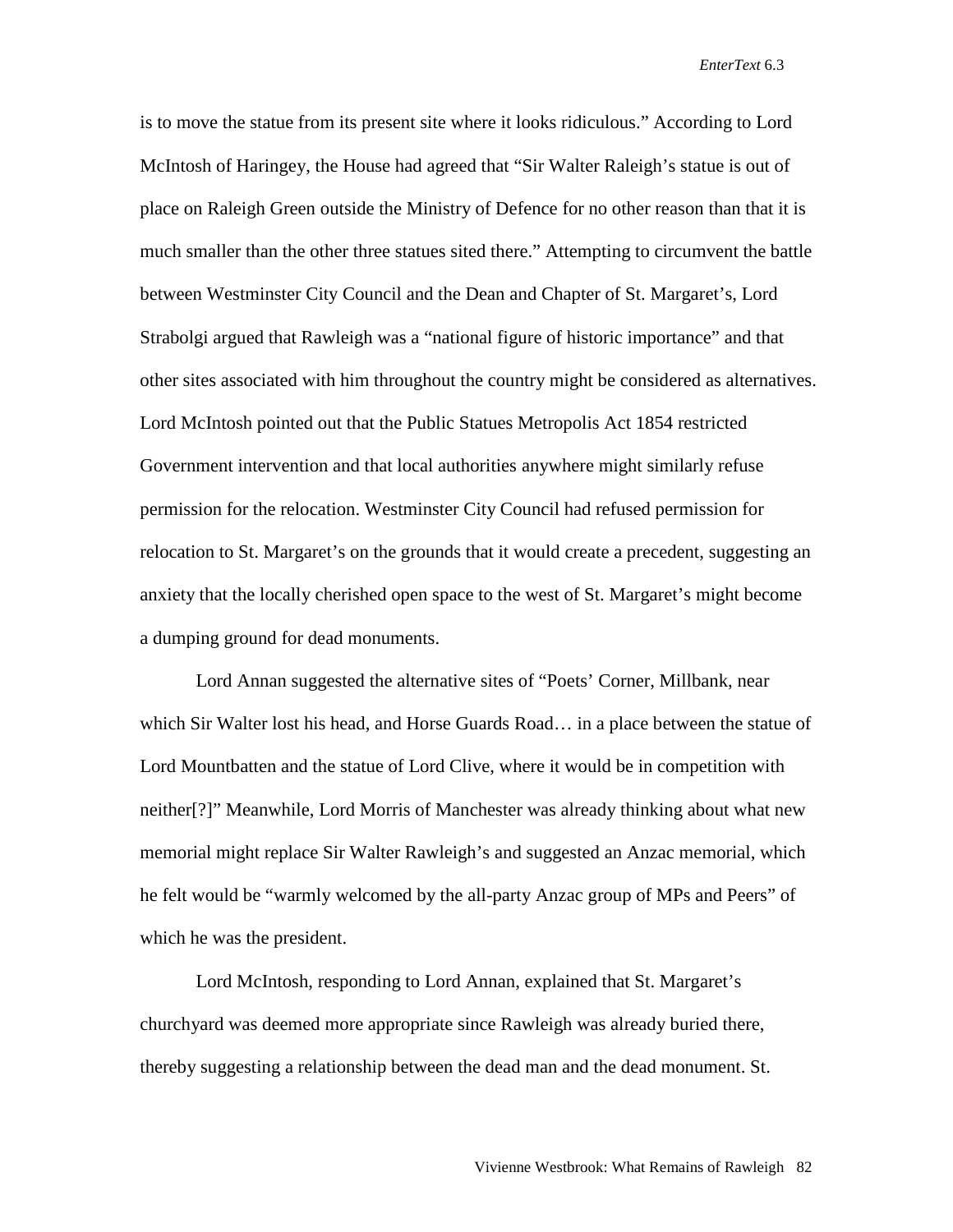Margaret's was, he said, "more appropriate than Old Palace Yard—our car park—where he lost his head." The space in which the scaffold speech, with which Sir Walter had changed the public perception of him, from pirate and traitor to national hero, had been delivered, had been culturally transformed to accommodate cars, and, it seems, it was this cultural transformation of what was undeniably an important space for Rawleigh that made the monument inappropriate. From the perspective of the cultural geology of the car park, Rawleigh's historical moment was merely a layer of cultural memory amid other chronologically layered and obscured cultural memories that had lost the argument for memorialisation, ultimately, to the utilitarian argument for the car park. What makes Lord McIntosh's remark amusing is not only the anachronism which transforms the narrative from an executioner's euphemism to a modern idiom for acting rashly, but the visual flash of Sir Walter in "our car park." The anachronism which makes this amusing and absurd stands in rhetorically for the inappropriateness of having such a memorial in such a space.

In spite of the objections raised by Westminster City Council that to place the Rawleigh statue in St Margaret's would be detrimental to the established character of the area, it remained, in many minds, the most appropriate space in which to resituate the memorial. Lord Burnham suggested that the monument would be no more detrimental than the hot-dog stands that currently occupy that space. The debate as it stood on the afternoon of 12 April 1999 was that the Rawleigh monument's current site rendered it ridiculous, that the car park where he lost his head would render it similarly ridiculous, and that it was considered to be a threat to the character of St. Margaret's in a way that hot-dog stands were not.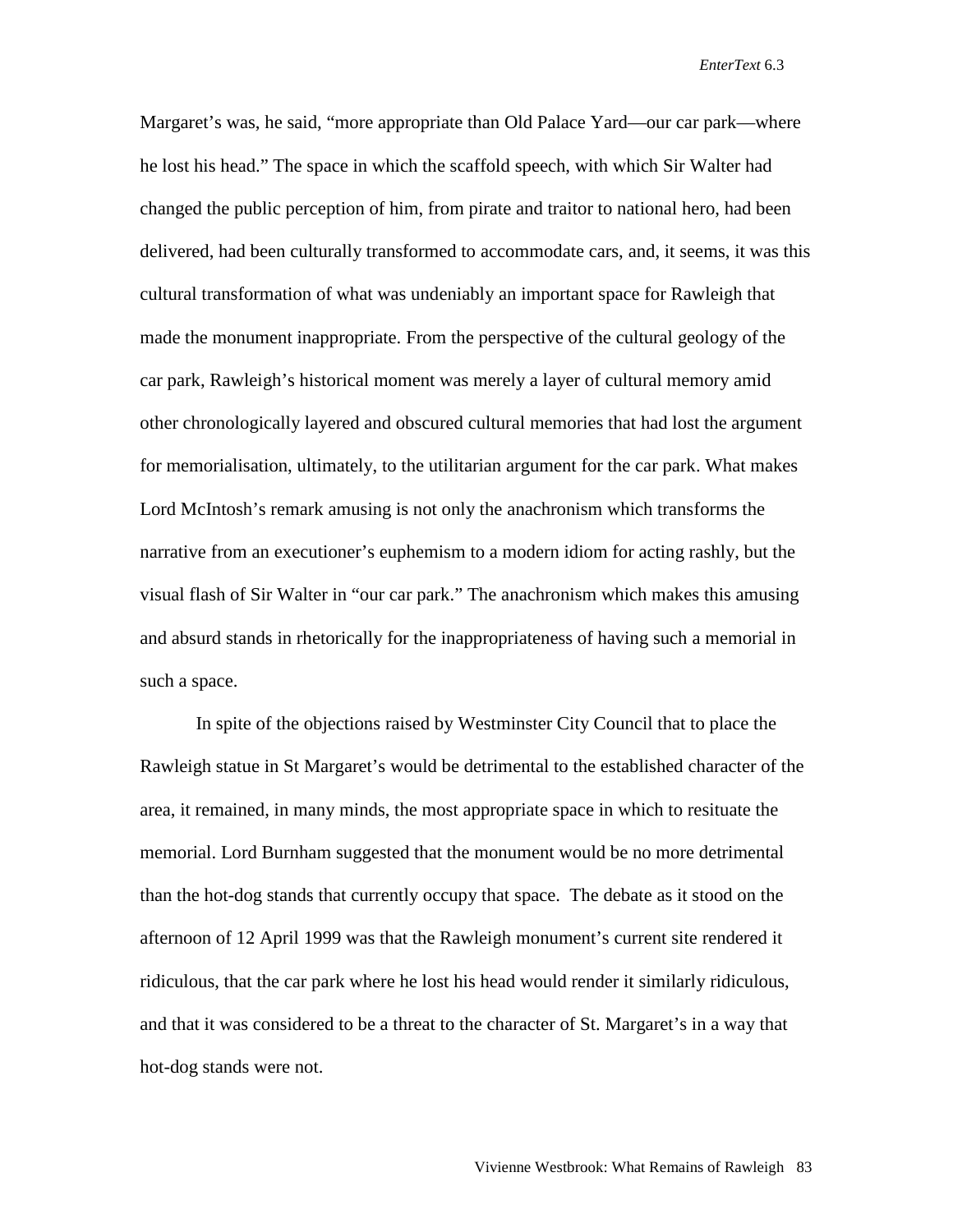On the 14 November 2000 at 2.45pm the Rawleigh monument was yet once more on the parliamentary agenda. An exasperated Baroness Trumpington asked again, "When is this ridiculous saga about moving that tiny little statue of Walter Raleigh going to end?" Lord McIntosh concurred: "I entirely agree with the noble Baroness that it seems to be taking a very long time and that it is inappropriate to have the small statue of Sir Walter Raleigh next to three very much larger statues of  $20<sup>th</sup>$ -century generals."<sup>[52](#page-23-22)</sup> Viscount Slim then remarked that his own father's statue was next to Raleigh's, adding "he would be very proud to be alongside a pirate"[?]. To this Lord McIntosh responded "My Lords, yes, I am well aware of that. I am sure the noble Viscount, Lord Slim, is right to say that, if we are thinking about the character of Sir Walter Raleigh. But it is not the character that is the issue here; it is the scale of the monument." This debate about the memorial was not about Rawleigh at all, it seems, merely about the size of an object in relation to those with which it stood. Within this debate Rawleigh's statue had become a dead monument occupying the space of a more appropriate memorial to come.

Lord Puttnam argued that the current choice of figures to memorialise suggested to visitors that England was a nation obsessed with militarism and politics. Lord McIntosh concurred but added that "Unfortunately, I am afraid that it is true that the vast majority of the population of this country and visitors pass by statues without ever looking at them, let alone looking at the names on the plinth." His interesting reply raises a more provocative question as to the purpose of erecting public memorials. Public memorials that have no purchase on living cultural memory of the community in which they are erected are still-born monuments. Why erect a monument in the full knowledge that however public the space in which one situates it, the vast majority will not even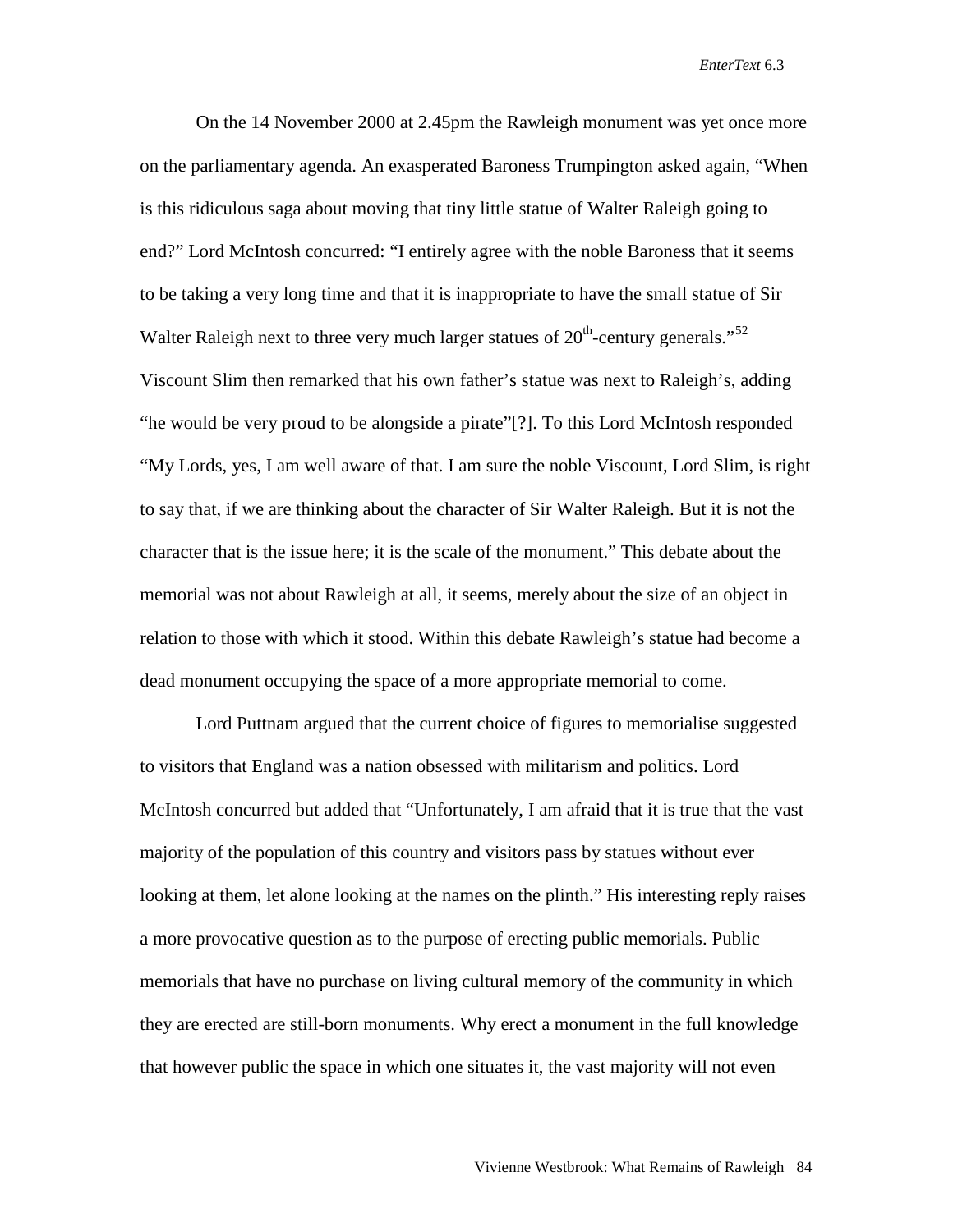look at it? Such memorials have less to do with cultural memory and more to do with private vested interest; they are merely claims to power through the very public claim to public space.

The Lord Bishop of Wakefield argued that since Westminster Abbey was full of memorials to poets, artists and musicians, it would not be true to say that London was full of military statues, to which Lord McIntosh responded that visitors had to pay five pounds to get into Westminster Abbey. What we might reasonably conclude from this engagement is that although memorials to British culture are housed and accessible to those with the money and the will to pay, military and political memorials are in the public space and free, to be ignored. Lord Acton made the point that due to the prolonged debate over the Rawleigh memorial it had become, to members of the house who had to pass it each day, a memorial, rather, of Baroness Trumpington—very amusing—but once more demonstrating that it is not the object but the associations that are alive in the collective memory of a community that make it a memorial for that community.

Amid the growing exhaustion over where to put the statue of Sir Walter Rawleigh, petitions for it from East Budleigh, close to Rawleigh's birthplace, were met with repeated refusals. As Hugo Swire, M.P. for East Devon, reported on 17 February 2005, "My predecessor Sir Peter Emery tried hard to get the existing statue of Sir Walter moved from Whitehall Green near the House of Commons to East Devon, but he and subsequently I were thwarted in our attempts."<sup>[53](#page-23-0)</sup> Mr Swire decided to approach British American Tobacco, and, much to his relief, they agreed to support financially the commission of a new full-length sculpture cast in bronze by the artist Vivien Mallock.<sup>[54](#page-23-1)</sup>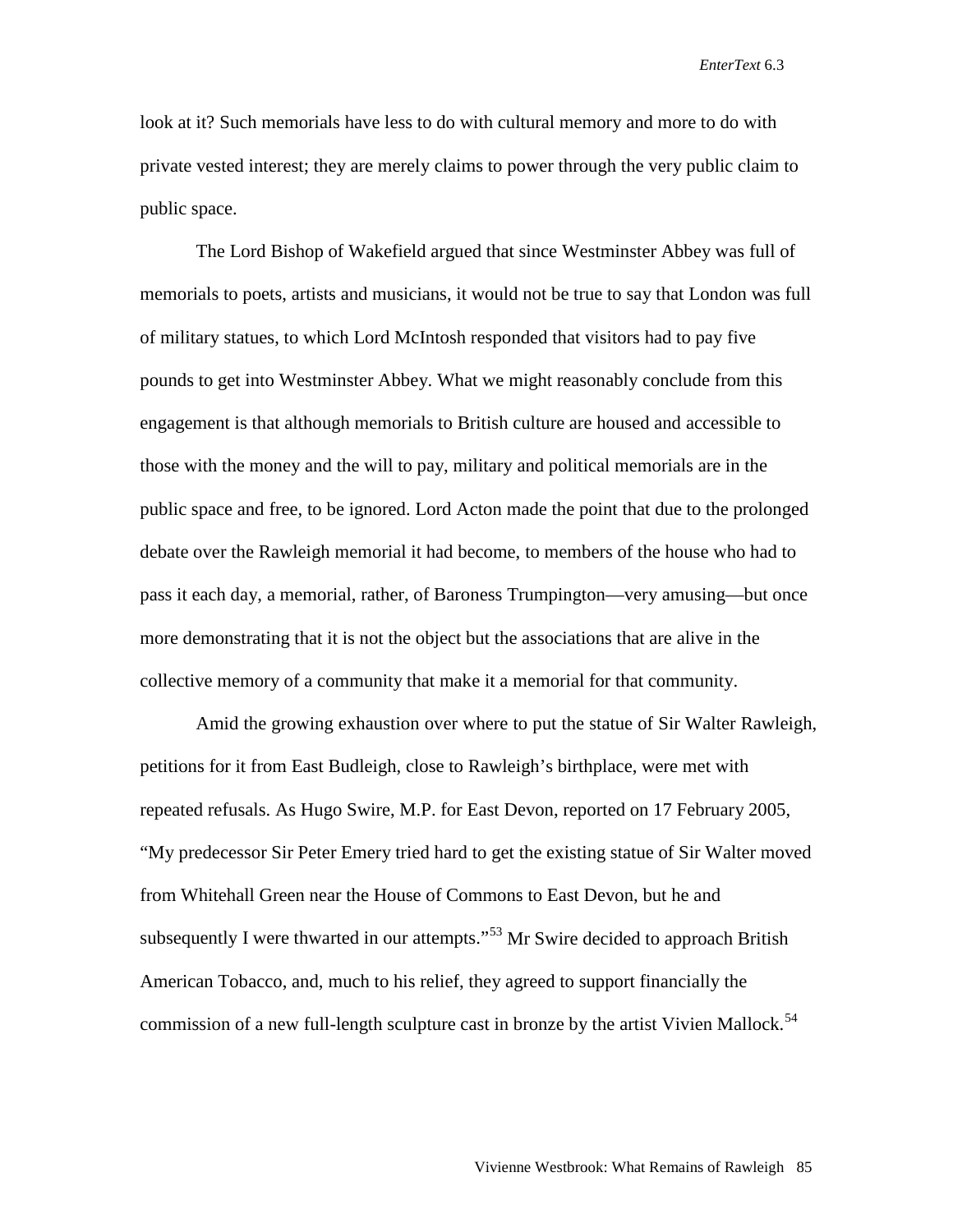Far from expecting no one to notice it, Mr Swire hoped that it would become a tourist attraction, adding that "I think it is very exciting that, after all these years, we will finally have a lasting tribute to our most famous local son."[55](#page-23-2) I asked Mr Michael Prideaux, Director of Corporate and Regulatory Affairs at British American Tobacco,



why B.A.T. wanted to fund the project, to which he replied: "it seemed to us to be a pity that there was no statue of Sir Walter near his birthplace." He admitted that, unfortunately, it might be denounced by antismoking groups as "a cunning plan to sell more cigarettes." When I asked Vivien Mallock what she hoped to convey in the new statue, pictured here as a ghostly apparition prior to bronze casting, she replied, "The brief was fairly open but essentially I was invited to show him in his prime, with an air of arrogance and a whiff of mischief!"<sup>[56](#page-23-38)</sup>

Vivien Mallock has created a portrait sculpture of Rawleigh, six feet tall, dressed in Elizabethan

costume. His sheathed sword, which rests on his left hip, is half obscured by "the cape," suggesting a negotiation between courtier and soldier. Rawleigh's shoulder carries all of the synecdochical weight of his representation to the new millennium. Only time will reveal whether this portrait sculpture of Rawleigh will attract tourists, contribute to the economy of its locality, regenerate Rawleigh's reputation as a courtier and soldier in the collective memory of East Budleigh, or, indeed, whether it will resist the pressure of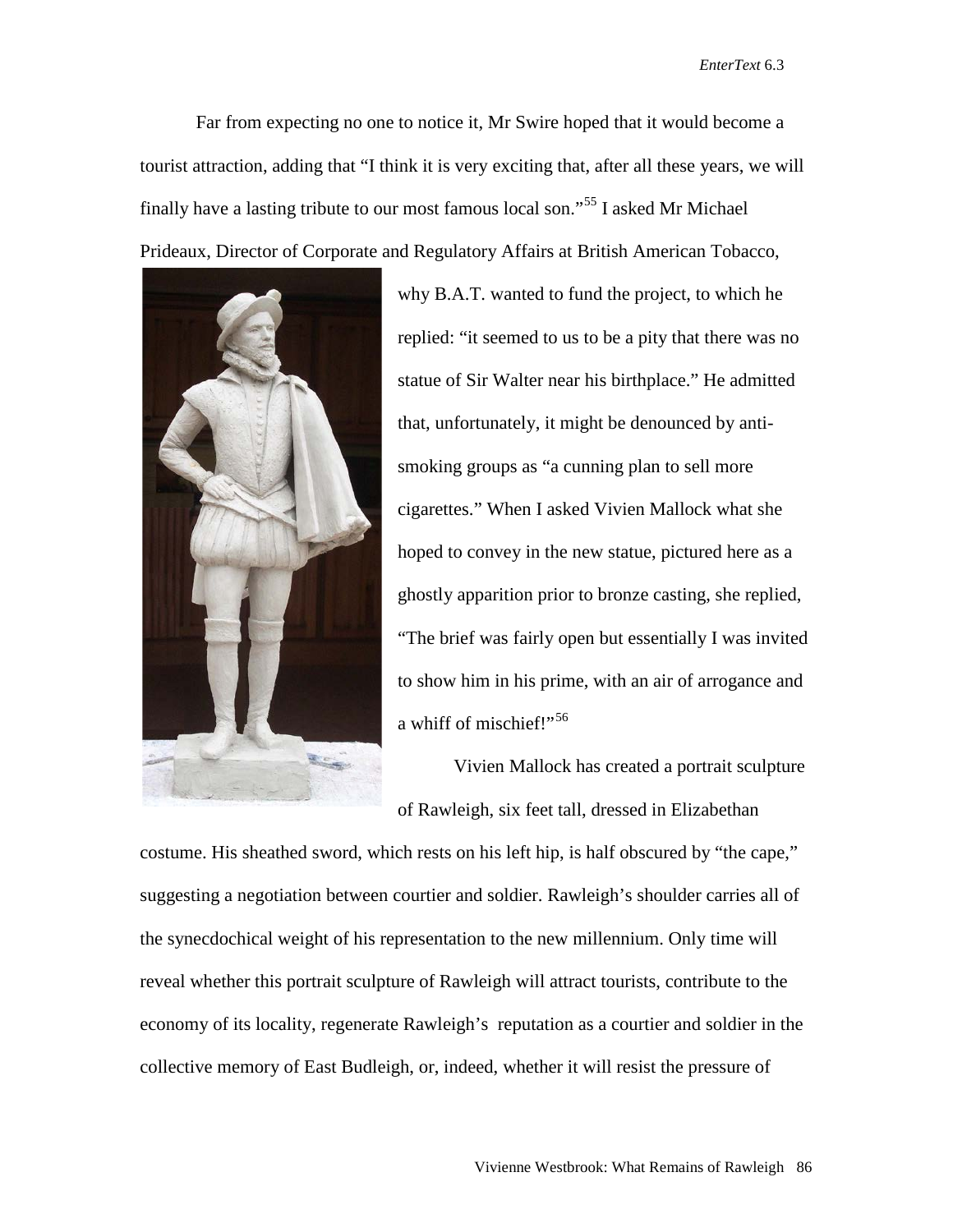progress to transform the space in which he is now defined. In the meantime, the "tiny little statue" of Rawleigh which formerly resided both outside Whitehall and within its debating arena as the new millennium approached, now stands outside the Royal Naval Academy in Greenwich and Rawleigh is synecdochically redefined there as the "great" Admiral.<sup>[57](#page-23-3)</sup>

This paper has focused on just a handful of British monuments to Rawleigh, but he has, of course, been memorialised elsewhere in the world. You would not be surprised to learn that the eponymous U.S. town of Raleigh, North Carolina, owns a larger-than-life eleven-feet-high bronze statue of the man, but you may be surprised to learn that Rawleigh is still on the move. Due to the conversion of a pedestrian site to a vehicular route, Sir Walter has been on excursion to Cincinnati where, it was reported, he was "lovingly hand polished and covered with a coat of protective wax." When the sculpture returns to Raleigh the Historic Districts Commission will have the transatlantic headache of where to put it. Once more an appropriate historical site for Rawleigh's monument has lost its argument to the utilitarian need for everyone else to travel.<sup>[58](#page-23-39)</sup> For the present, then, Rawleigh seems to have survived the threat of oblivion. What remains of Rawleigh has yet to be determined.

**Notes**

<sup>&</sup>lt;sup>1</sup> This paper was first presented at "The Tudors and Stuarts on Film" Conference, Hampton Court Palace, London, 7-8 September 2005, organised by Dr. Thomas Freeman and Dr. Thomas Betteridge. Thanks are also due to the following for their kind cooperation with this research: Dan Becker, Michael Bevington, Dean Fox, Vivien Mallock, Dr. Mark Nicholls, Michael Prideaux. The three major spellings of Rawleigh's name have been included in the title to facilitate electronic searches. <sup>2</sup> James Fentress, *Social Memory* (Oxford: Blackwell, 1992; 1998), 127.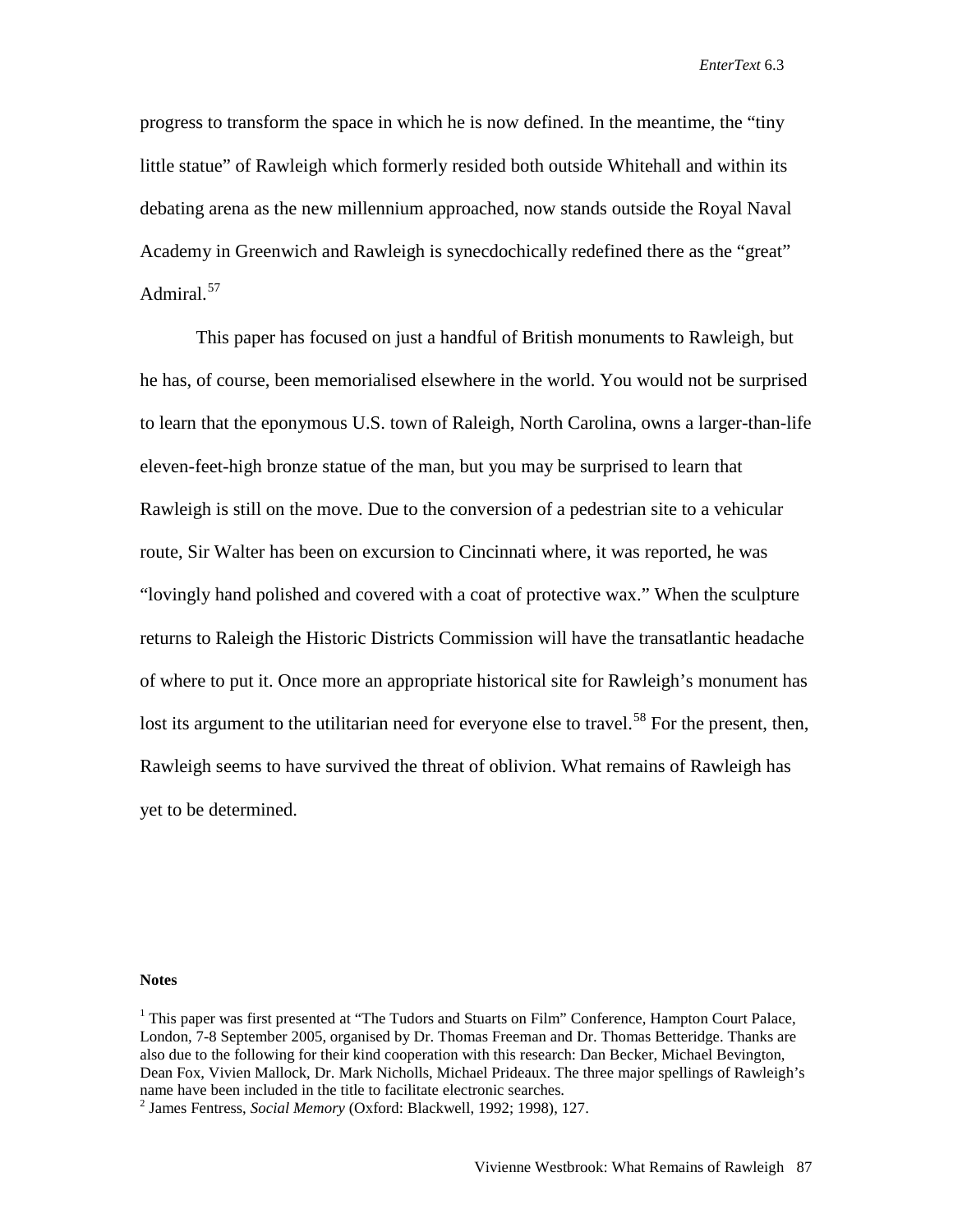<span id="page-21-2"></span><sup>3</sup> Maurice Halbwachs, *On Collective Memory*, trans. Lewis A. Coser (Chicago: University of Chicago Press, 1992), 119.

<sup>5</sup> Peter Burke, "History as Social Memory" in Thomas Butler, ed., *Memory: History, Culture and the Mind* (Oxford: Blackwell,1989, 97-113), 101. <sup>6</sup> Burke, 104.

7 Leonardus Lessius, *Rawleigh his ghost,* trans. A. B. (Saint Omer: G. Seutin, 1631), STC 15523. See

William Stebbing, *Sir Walter Ralegh* (London: 1891), JRL 942.055/R7.<br><sup>8</sup> Stephen Greenblatt, *Sir Walter Ralegh: The Renaissance Man and His Roles* (New Haven: Yale University Press, 1973).

<sup>9</sup> Lewis Stucley, *To the Kings Most Excellent Majestie. The Humble Petition* (London: Bonham Norton

and John Bill, 1618), STC 23401, 15-16.<br><sup>10</sup> Walter Raleigh, *The History of the World* (London: William Stansby, 1614), STC 20637 (sig. A2r).<br><sup>11</sup> See: "Take especiall care that thou delight not in Wine, for there never or preferment that loved it; for it transformeth a man into a Beast, decayeth health, poisoneth the breath, destroyeth natural hear, brings a mans stomacke to an artificiall heat, deformeth the face, rotteth the teeth, and to conclude, maketh a man contemptible, soone old, and despised of all wise and worthy men; hated in they servants, in they selfe and Companions; for it is a bewitching and infectious vice…." *Sir Walter* 

<sup>12</sup> Walter Oakeshott, *The Queen and the Poet* (London: Faber, 1960), 96.<br><sup>13</sup> Anna Beer, *Sir Walter Ralegh and his Readers in the Seventeenth Century: Speaking to the People* (Basingstoke: Macmillan, 1997), 4.

 $<sup>14</sup>$  "I confesse that peace is a great blessing of God, and blessed are the Peacemakers, and therefore</sup> doubtlesse blessed are those means whereby peace is gained and maintained. For well we know that God worketh all things here amongst us mediatly by a secondary means, The which meanes of our defence and safety being shipping, and Sea-Forces, are to be esteemed as his gifts, and then only availeable and beneficiall, when he withall vouchsafeth his grace to use them aright." Walter Raleigh, *Excellent Observations and Notes, Concerning the Royall Navy* (London: T. W., 1650), Wing R161, 46.

<sup>15</sup> See Vivienne Westbrook, "Paratextual Typologies in Reformation Contexts" (*Sun Yat-sen Journal of Humanities* 17, 2003), 117-134.

<sup>16</sup> Greenblatt, 24. <sup>17</sup> *Remains of Sir Walter Raleigh* (London, 1657), Wing R180, 12-13. <sup>18</sup> Ibid., 48.

<sup>19</sup> See Francis Bacon, *A Declaration of the Demeanor and Cariage of Sir Walter Raleigh* (London: Bonham Norton and John Bill, 1618), STC 20652.5, 48.

<sup>20</sup> Ibid., 201.<br><sup>21</sup> *Remains*, 199.<br><sup>22</sup> Greenblatt, 19. He cites Sir Edward Harwood's letter to Sir Dudley Carleton concerning Rawleigh's conduct at his execution, as such that it "made all believe that he was neither guilty of former treasons nor of unjustly injuring the King of Spain," and "Sir John Eliot, who had been present as a follower of Buckingham, the king's favourite, recalled, 'Such was his unmoved courage and placid temper that, while it changed the affection of the enemies who had come to witness it, and turned their joy to sorrow, it filled all men else with emotion and admiration," 23.

 $^{23}$  Capp suggests that the successful salvaging of his ruined reputation on the stage of the scaffold immediately generated memorial ballads on his execution, which were promptly suppressed. Bernard Capp, "Popular Literature" in Barry Reay, ed., *Popular Culture in Seventeenth-century England* (London and Sydney: Croom Helm, 1985), 166.<br><sup>24</sup> John Shirley, *The Life of the Valiant and Learned Sir Walter Rawleigh* (London: J.D., 1677), JRL 22639,

236.

<span id="page-21-0"></span><sup>25</sup> Even his invitation to his audience to pray with him was perceived by Shirley as a sign of his evident belief in God: "he abundantly baffled their Calumnies who had accus'd him of Athiesm," 238.

<span id="page-21-1"></span><sup>26</sup> Bacon explains: "because of Rawlegh's execution speech it has been deemed necessary to offer some explanation as to why he deserved execution." Francis Bacon, *A Declaration of the demeanor and carriage of Sir Walter Raleigh* (London: Bonham Norton and John Bill, 1618), STC 20652.5.<br><sup>27</sup> ibid., 4.

<sup>4</sup> Fentress, 72.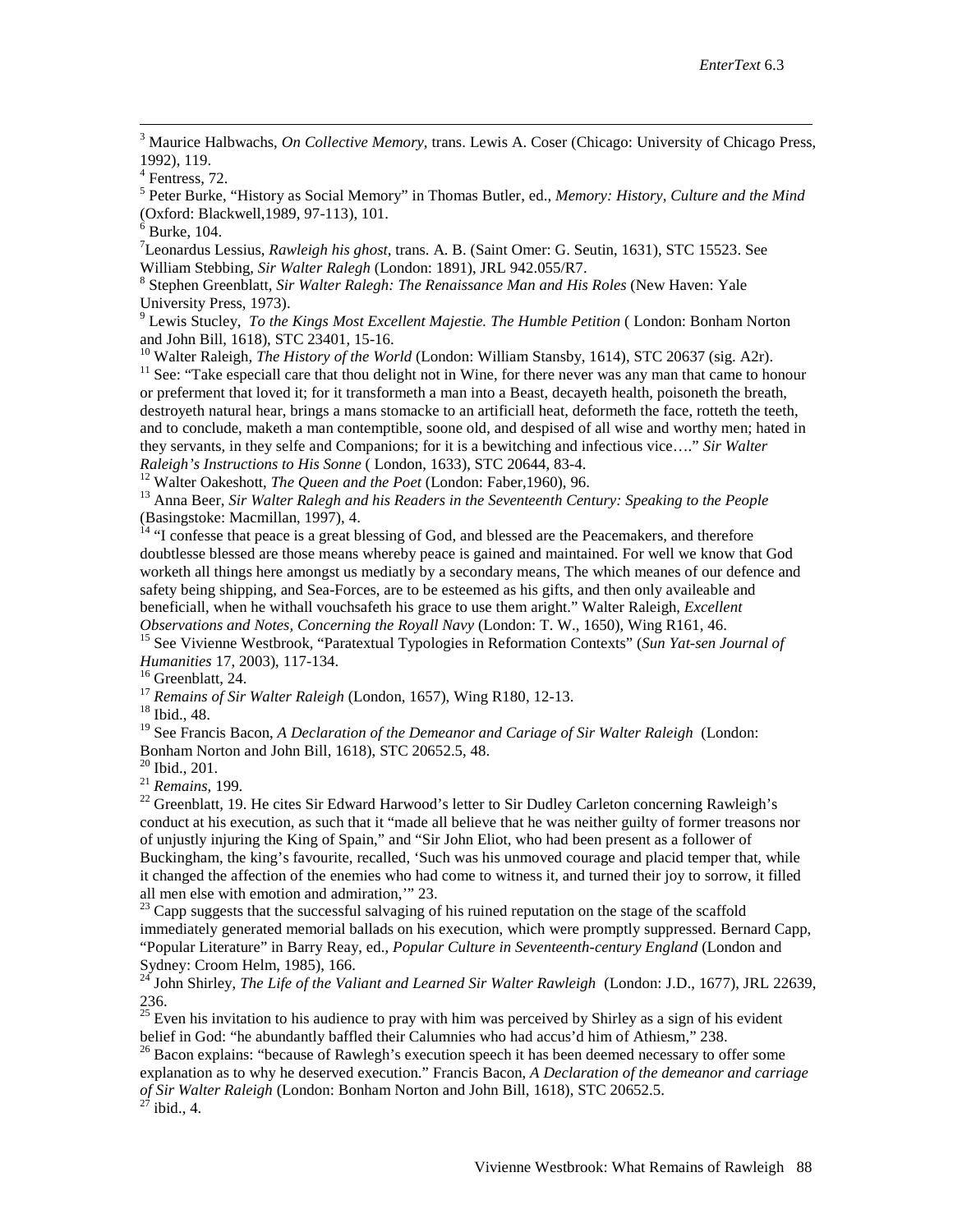<sup>28</sup> Christopher Hill, *Intellectual Origins of the English Revolution* (Oxford: Clarendon Press, 1965; 1980), 154.

<span id="page-22-1"></span><span id="page-22-0"></span><sup>29</sup> Shirley, A3r-v. Rawleigh maintained in his preface to his *History of the World* that his text was a mirror only to those who saw it as a mirror, a rhetorical manoeuvre that enabled him to escape responsibility for any historical connections with the present that his readers might make. Rawleigh feared nothing from malicious readers of his *History* that had not already been done to him by those who had misread his life, ill readers to whom he owed thanks for this leisure time in the Tower in which to write the *History*. See Walter Raleigh, *The History of the World* (London: William Stansby, 1614), STC 20637.63.<br><sup>30</sup>John Shirley, *The Life of the Valiant and Learned Sir Walter Rawleigh* (London: J. D., 1677), JRL 22639,

242.<br><sup>31</sup> Robert Naunton, *Fragmenta Regalia* (London, 1641), Wing N250.

<sup>32</sup> See also John Donne's letter, addressee unknown, circa 1600, in which he uses the same analogy to describe Philip Howard, Earl of Arundel (1524-1600): "that last dyed (that tennis ball whome fortune after tossing and banding brikwald into the hazard) in his imprisonment used more than much reading, and to him that asked him why he did so he answerd he read so much lest he should remember something." <sup>33</sup> See Robert Lawson-Peebles, "The many faces of Sir Walter Ralegh" (*History Today* 48.3, 1998, 17-24),

for a discussion of Hakluyt's treatment of Rawleigh.

34 See J. C. Smith and E. De Selincourt, eds., *Spenser: Poetical Works* (Oxford: Oxford University Press, 1970). Spenser playfully describes Rawleigh as a rival poet for Cynthia's (Elizabeth's) affections in the poem, addressed "To the right noble and valourous knight, Sir Walter Rawleigh, Lo. Wardein of the Stanneryes, and lieftenaunt of Cornewaile," 413. In "The Third Booke of the Faerie Queene Conteyning The Legend of Britomartis or Of Chastitie: 4" Spenser praises Rawleigh's poem to "Cynthia" (Elizabeth) as "…that sweet verse, with Nectar sprinckeled, / In which a gracious servant pictured / His Cynthia, his

heavens fairest light? / That with his melting sweetnesse ravished," 4. 4-7.<br><sup>35</sup> Beer, 139.<br><sup>36</sup> Wilbur Cortez Abbott, *The Writings and Speeches of Oliver Cromwell* vol. II (Cambridge: Harvard<br>University Press, 1939), 6.

<sup>37</sup> See *The Cabinet-Council Containing the Chief Arts of Empire, and Mysteries of State... By the Ever-<br>renowned Knight, Sir Walter Raleigh (London, 1658), A2r-v.* 

<sup>38</sup> Mark Nicholls and Penry Williams, "Sir Walter Ralegh" in *New DNB on-line* (Oxford: Oxford University Press, 2004-2006).

<sup>39</sup> For what is still considered to be the best biography of Rawleigh, see Stebbing. Aubrey's *Lives* were deposited in manuscript in 1693 in the Ashmolean, Oxford, and went through many editions in the mineteenth century, often bowlderised.<br>
<sup>40</sup> John Bankes, *The Unhappy Favourite* (London, 1682), Wing B663.<br>
<sup>41</sup> George Sewell, *The Tragedy of Sir Walter Rawleigh* ( London, 1719) JRL R66880.<br>
<sup>42</sup> Lawson-Peebles, 7.<br>
<sup></sup>

Photographic Archives. The other statues in the collection are as follows: on the left are the men of letters, thought and architecture—Alexander Pope, Sir Thomas Gresham, Inigo Jones, John Milton, William Shakespeare, John Locke, Sir Isaac Newton, and Sir Francis Bacon. On the right are those familiar for their actions in political and military service to their country—King Alfred, the Black Prince, Queen Elizabeth I, King William III, Sir Walter Rawleigh, Sir Francis Drake, John Hampden, and Sir John Barnard. 16 in all.<br>They represent the Whig ideals of Lord Cobham's group at this time.

<sup>46</sup> Regenia Gagnier, "Boundaries in Theory and History" (*Victorian Literature and Culture* 32.2, 2004), 403-4.<br><sup>47</sup> The Beatles, "I'm so Tired" from the *White Album*, 1968.<br><sup>48</sup> Lawson-Peebles, 11.<br><sup>49</sup> See Bacon, 4.

<sup>50</sup> Original photo by Vivian Lu and Mulan Wong.<br><sup>51</sup> *Hansard on-line*: [http://www.publications.parliament.uk/pa/ld199899/ldhansrd/vo990412/ text](http://www.publications.parliament.uk/pa/ld199899/ldhansrd/vo990412/text) /90412-01.htm.